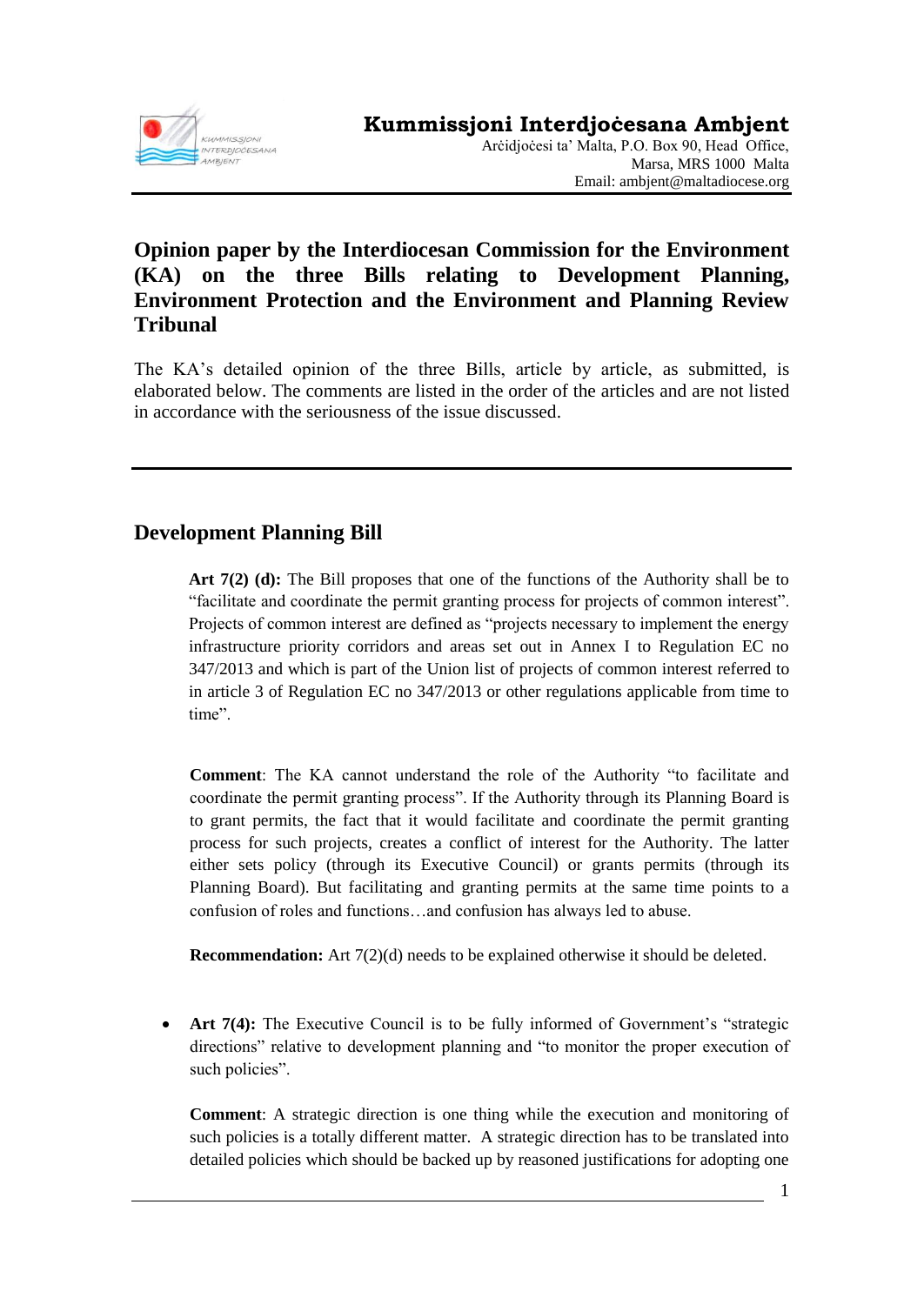policy option instead of another in order to achieve the strategy. This sub article is superfluous since the strategic direction will have been already stated in the SPED (even though the process for the adoption of the SPED has been flawed especially due to the lack of proper reasoned justification for its clauses). Strategic directions, in themselves, should last for a number of years and are not changed very often.

**Recommendation:** A Spatial Plan for the Environment and Development (SPED) that is formulated through the process that is currently available in the law (that is the current Development Planning Act with all the requirements of justifications for the policies) should be enough to have the strategic direction of Government known to all and sundry. The strategic direction cannot become equivalent to specific *ad hoc* projects.

 **Art 10 (1) and Art 37**: It is proposed that there would be an Executive Chairperson appointed by the Minister.

**Comment:** For improved governance, there should not be an executive chairman. The Executive Council should delegate administrative and organizational duties to a CEO and the board should be headed by a chairman. The proposal that the executive chairperson, and not the Executive Council, shall be granted powers directly by the Minister will create a system of too much familiarity between the Minister and just one person in the Council. This is a system which introduces very weak governance that will not leave space for checks and balances. It will also create the environment for corrupt practices. A strong board headed by a chairman and to which board the CEO is answerable will create a better governance structure than the proposed setup.

Ministerial involvement is aggravated by the proposal that the secretary of both the Executive Council and the Planning Board are to be appointed by the Minister. Moreover, the fact that the Executive Chairperson will be appointed by the Minister and that one of the functions of the Chairperson is to "carry out such other functions and duties as the Minister may assign to him from time to time" is a guarantee that there will be no checks and balances.

According to the KA, it is dangerous that if the Executive Chairperson does not play game to the Minister's instructions then the Minister may dismiss him and this "shall be a just cause". Government may well decide to forget about splitting MEPA into two authorities and instead create two Government departments where the Minister can do as he pleases.

Why call an entity an authority when it cannot appoint its own top staff, and where the Executive Chairman has to be on the Minister's leash all the time? The situation of total control by the Minister of the top officers of the Authority is confirmed by the proposal in Art 39 (2) that the directors of the different directorates shall be appointed only if the Minister approves of such appointments. This procedure puts the Authority in a worse situation than a Government Department where Directors are appointed by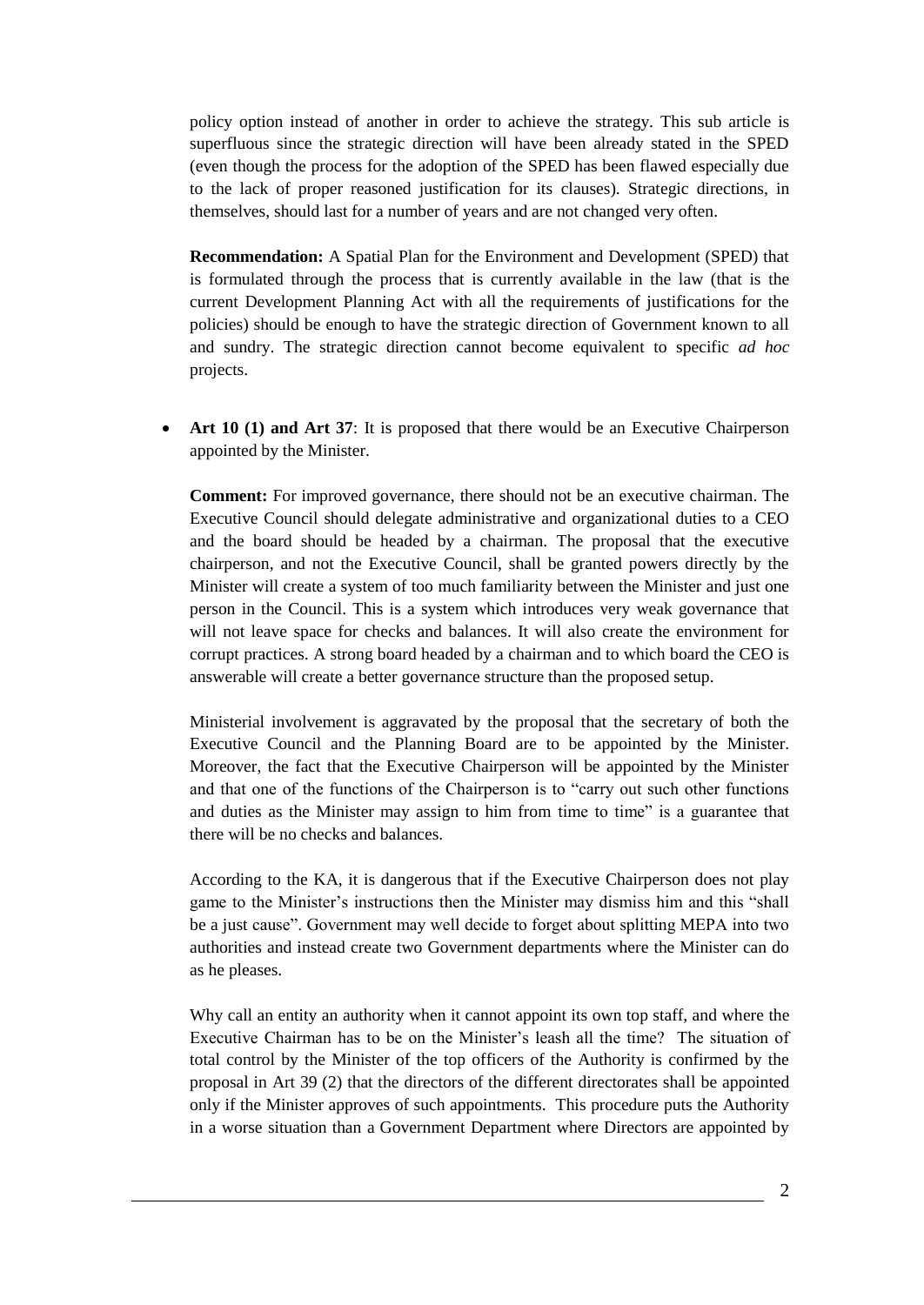the Public Service Commission, a body set up by the Constitution which is independent of the Minister or Government.

The KA is duty bound to make it clear and emphasize that creating a situation where the Minister exercises total control over the Executive Chairperson who has wide powers in the formulation of plans and policies and, more importantly, in the recommendations that are made to the Planning Board that will be taking decisions on development applications is paving the way for corrupt practices.. Since the setting of the Planning Authority in 1992, following years of abuse in the issue of development permits because of direct ministerial involvement in the development planning process, the proposed Development Planning Bill is again opening up such possibility for abuse.

**Recommendation:** The Executive Council should be headed by a Chairman appointed by the Minister. There should not be an Executive Chairperson but a CEO who will be appointed by a normal call for applications and the successful candidate appointed on the basis of competence and integrity and not because he is a Minister's puppet. The Minister should not have any say whatsoever in such an appointment so that the successful candidate serves the country and not a particular minister.

Art 32(1): Declaration of assets.

**Comment:** The declaration of assets should not be restricted to members of appointed bodies.

**Recommendation**: The declaration of assets should be submitted by all persons appointed to positions under the Act as well as to high-ranking officers of the Authority. Moreover, the declaration of assets should be updated annually and apply also to the spouses of such persons and officers.

• **Art 33 (2):** Information to be accessible to the public.

**Comment**: Apart from environmental impact statements, environmental planning statements and traffic impact assessments, documents that would be accessible to the public should also include feasibility studies that would have been submitted to justify a development outside development zone. In this way, the methodology and figures used to contest why a project cannot be feasible within development zones can be examined and contested. The reason that will probably be quoted for not making this information available would be that such information is commercially sensitive. If commercial information is sensitive, then the safeguarding of the Maltese countryside is equally sensitive at a national level.

The KA wants to make it clear that it does not agree with the approach that was adopted in SPED paving the way for undefined developments outside development zones if they are just not feasible within development zones.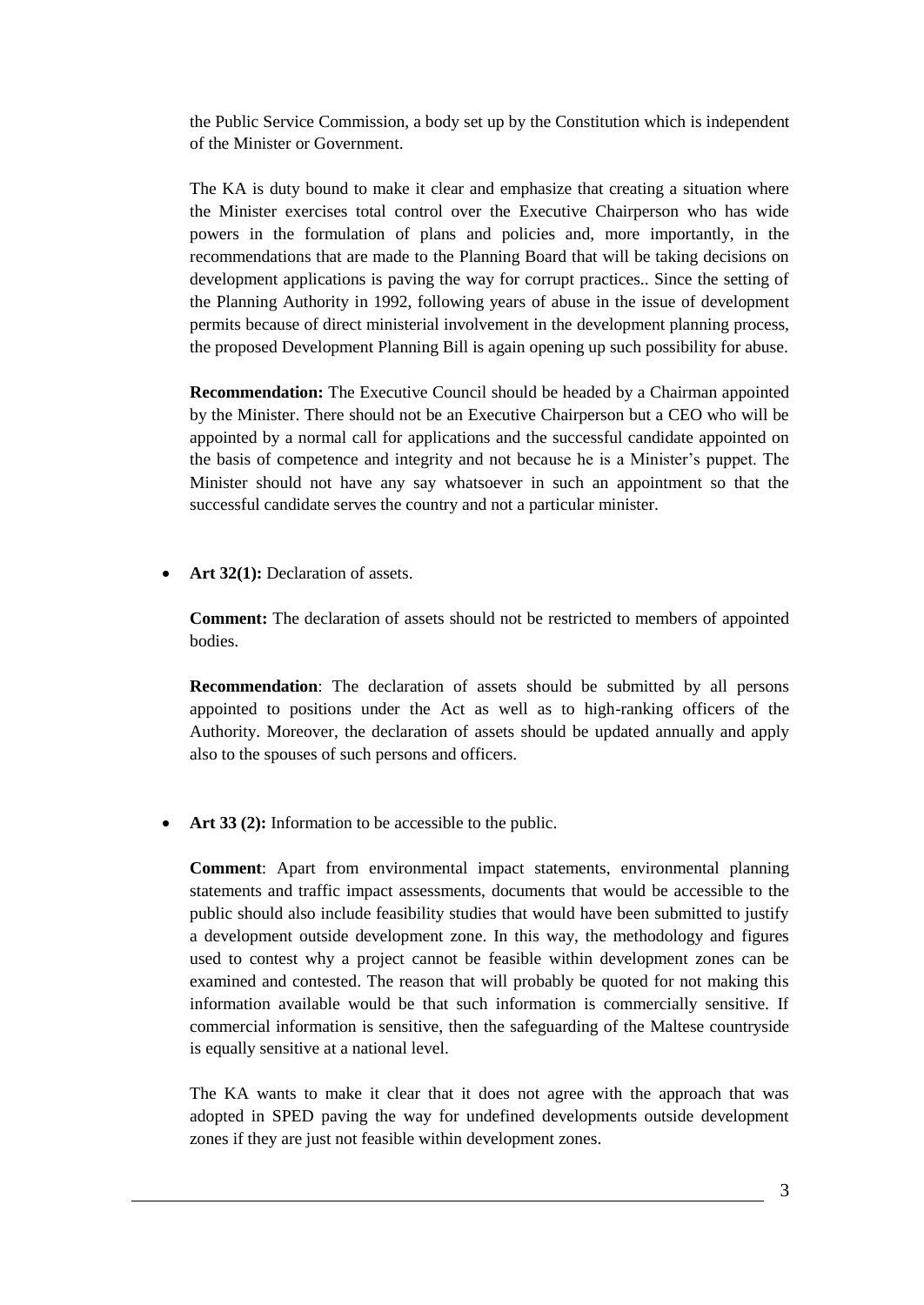**Recommendation**: At the end of the second proviso of Art 33(2), there should be added "iv. feasibility studies carried out to justify a development outside instead of within a development zone".

 **Art 36**: The composition of the Executive Council is proposed to be made up of the Executive Chairperson, two permanent members who are the Chairman and Deputy Chairman of the Planning Board, two permanent members who are well versed in "building construction or health and safety or building services", and two temporary members from the Malta Environment Authority and any other temporary member/s from a list of organizations according to what is being discussed by the Executive Council. The Executive Council will be responsible for all directorates at the Planning Authority.

**Comment**: The composition of the Executive Council is weak. A body such as the Executive Council which is responsible for plan and policy formulation and all Directorates of the Authority should have a wider representation on its Board in a similar way that the current Authority has and which the proposed Planning Board would have.

It is at the formulation stage of plans and policies that the different interests have to be resolved and to ensure that undue development pressures are not made to bear on the members voting for a plan or policy.

**Recommendation:** The Executive Council should be composed along the same lines of the Planning Board. Members of the Malta Environment Authority should be permanent members of the Executive Council as well as members of the Superintendence of Cultural Heritage. It is unacceptable that such members are invited "at the discretion of the Executive Chairperson". Cultural heritage is a hugely important asset for the country both in terms of its intrinsic value and in terms of its economic benefits to the country. No mistakes are to be allowed which would undermine the cultural heritage.

A preferred alternative would be to scrap altogether the Executive Council and have the Planning Board act as the Authority as is presently the case, headed by a Chairman which would then appoint the CEO. With the environment protection function shifting to the Environment Authority, the Planning Authority Board should be able to carry out the functions of policy formulation, development control and management of the Planning Authority as a whole.

• **Art 37:** The Executive Council is proposed to be chaired by an Executive Chairperson whose duties include to "carry out such other functions and duties as the Minister may assign to him from time to time". He may also "be dismissed by the Minister at any time for a just cause and it shall be a just cause if the Minister determines that he has not achieved the targets and objectives set for him by the Minister".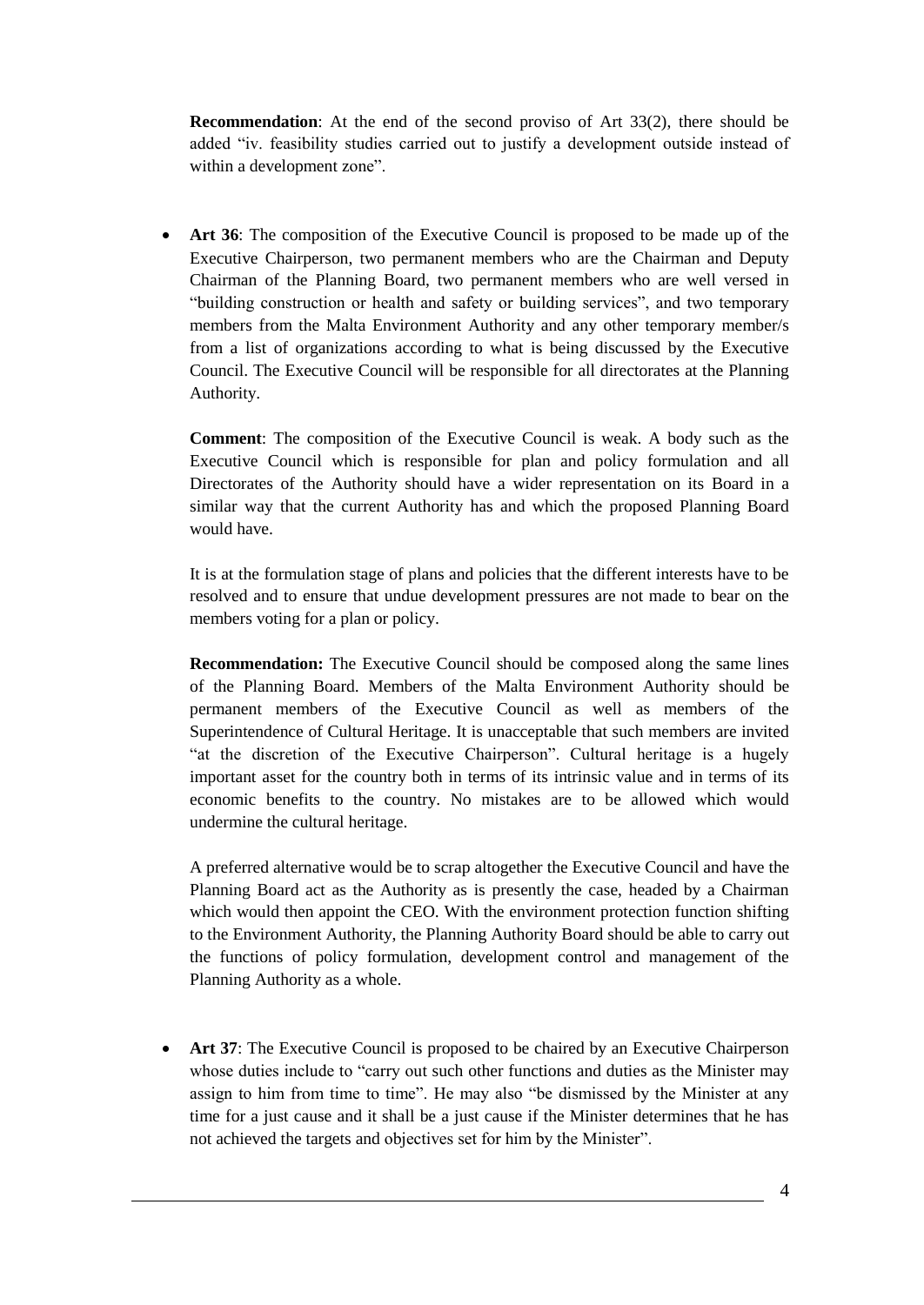**Comment:** This article relegates the proposed Executive chairperson to a puppet of the Minister. This article flushes down the drain all sense of organizational governance in the Authority

According to the KA, this article proposes that if the Executive Chairperson in his/her conscience cannot accede to a request by the Minister then he/she "may be dismissed by the Minister at any time for a just cause and it shall be a just cause if the Minister determines that he has not achieved the targets and objectives set for him by the Minister". Experience has shown that the "targets" and "objectives" can also mean orders that the Minister gives to the Executive Chairperson to change recommendations on development applications prepared by case officers and/or to exert pressure on Directors and case officers to amend recommendations for refusing or approving applications for development permits.

**Recommendation:** Delete all references in the Act relating to the Minister's powers to influence anybody in the Authority in carrying out their functions. The Minister should not be involved at all in appointments of employees of the Authority. There should be an independent Chairman appointed by the Minister but the role as currently envisaged for the Executive Chairman should be taken up by a CEO who will be appointed by the Council following a call for applications.

Art 36, 38, 40-44: The Executive Council and the formulation of plans and policies.

**Comment**: The KA is, in principle, in favour of the split between the Planning function and the Environment Protection function because it wants the environment to be better protected in order to achieve sustainable development. However, having two *ad hoc* (and not permanent) members of the Environment Authority on the Executive Council, is not enough for the Environment Authority to be able to safeguard the interests of sustainable development in the formulation of plans and policies.

**Recommendation**: The KA proposes that the spatial strategy for environment and development, subsidiary plans and policies have also to be approved by the Malta Environment Authority and the Minister responsible for it before they can have effect.

The KA further suggests that plans and policies have also to be approved by the Superintendence of Cultural Heritage and the Minister responsible for it in so far as they have a direct or indirect impact on cultural heritage. In this way, ministerial powers are checked both through the institutions and through inter-ministerial checks and balances. The country cannot afford further unintentional mistakes or worse, intended damage, to its natural and cultural heritage.

#### Art 38 (1)(l)(ii): publication of official manual

**Comment**: publication only of amendments to plans, policies and regulations may not give the whole picture of their impact on existing policy and plans.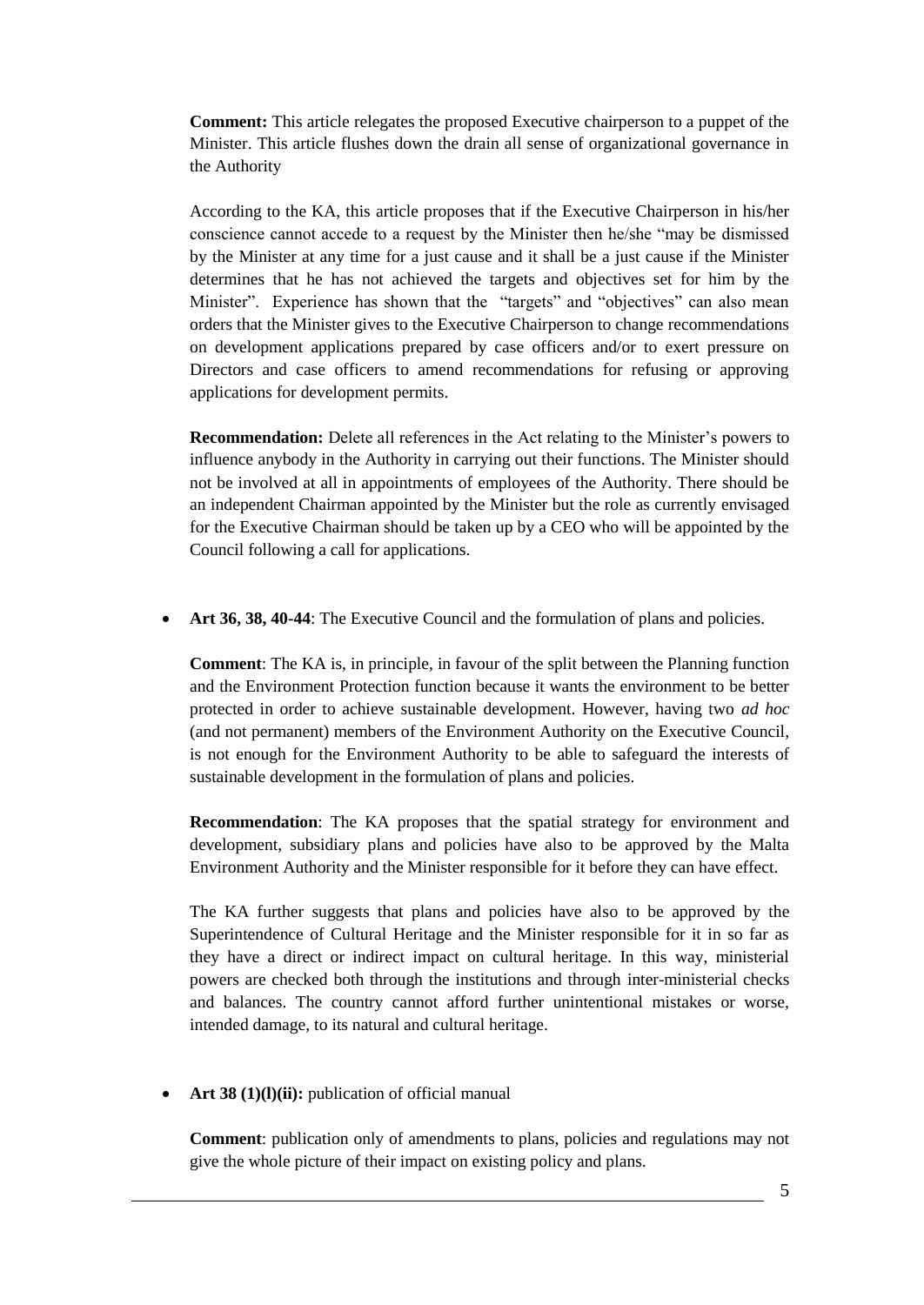**Recommendation**: the KA suggests that any main or subsidiary legislation, plan or policy which is amended should also be published in a consolidated version.

Art 43: Strategic Environment Assessment (SEA) and other assessments

**Comment**: The direction by the Minister to carry out an SEA or other assessments should not affect the powers of the Environment Authority to instruct the Planning Authority to carry out an SEA as proposed in the Environment Protection Bill. This would serve as a check on the governance of the Planning Authority.

**Recommendation:** This article should state that such direction by the Minister does not prejudice any order by the Environment Authority to carry out an SEA that is issued under the Environment Protection Act.

**Art 44:** Spatial Strategy for Environment and Development.

**Comment**: As soon as the Development Planning Bill becomes law, the SPED will be short of the requirements as laid down by the law. The SPED does not provide any evidence that it has been prepared or contains the input for its formulation as required by the Bill. Art 44 (4) has also to stipulate that the surveys mentioned have also to be published. Moreover, the policies or elements of the Strategy need to be justified.

**Recommendation:** The SPED needs to be revisited in order to live up to its name of being a strategy. Art 44 needs to be amended so that the SPED's policies and elements of the strategy need to be justified through surveys and studies that would have been carried out prior to its drafting and which are referred to in subarticle 4. Moreover the SPED should be accompanied by a document showing the key options that are available to implement the strategy and why the preferred strategic options are chosen out of the available ones.

The process of drawing up the SPED should include a public consultation on the strategic directions that Cabinet would have prepared in consultation with the Authority. Different options which lead to the attainment of the strategic directions will be studied by the Authority. The options should then be open for public consultation and then decisions taken on the way forward with Cabinet approval. The final draft for public consultation and the approved SPED should be accompanied with an explanation of why a strategic direction was chosen instead of other available options. It should also be accompanied by surveys and studies which justify the chosen strategic options.

Art. 45(3): Responses to representations made to the drafting of the SPED.

**Comment:** Providing "responses" to the representations made is not enough.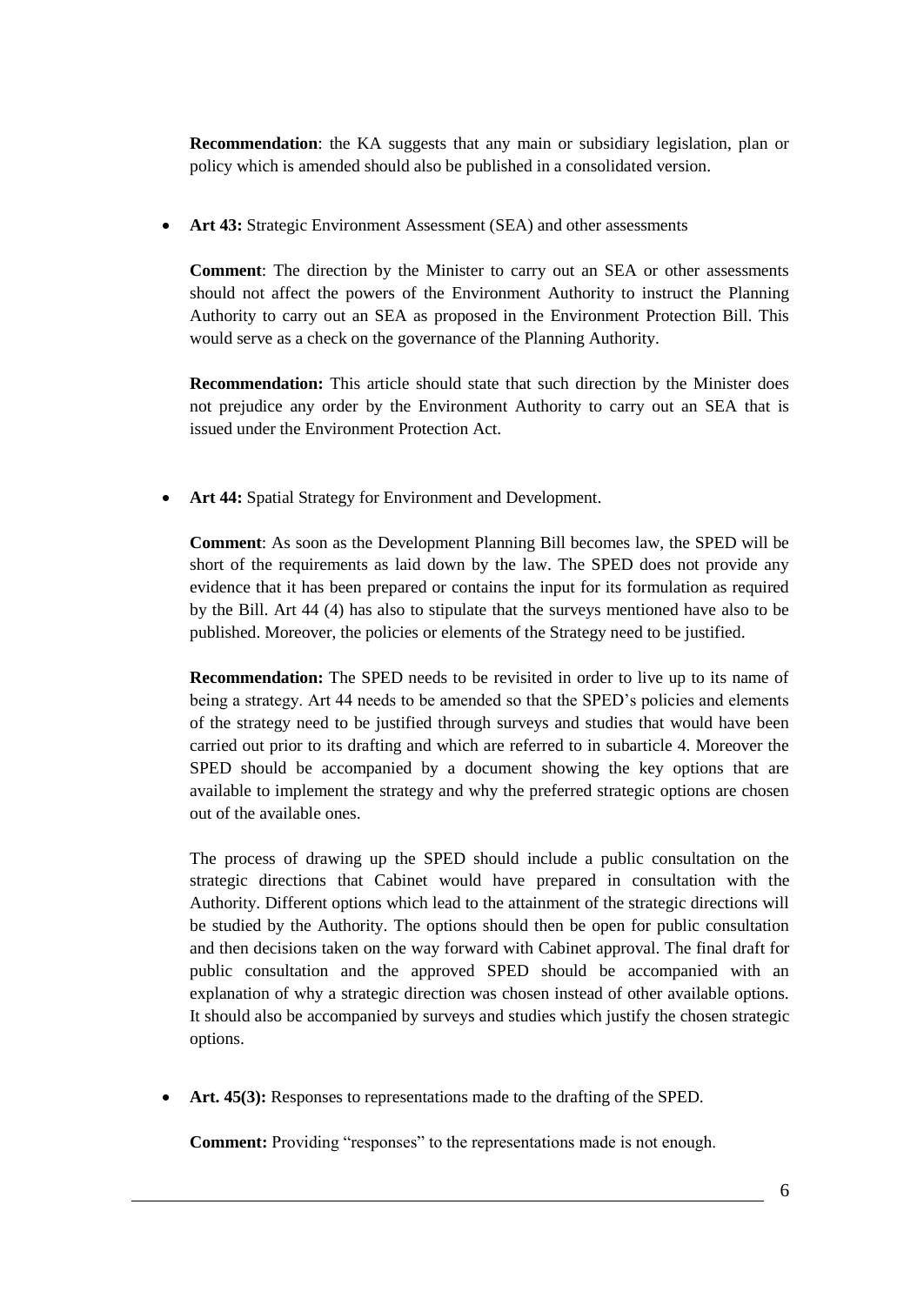**Recommendation:** The "responses" that the Executive Council has to provide have to be detailed reasons for accepting or rejecting any representations made.

**Art 46:** Documents to be published

**Comment:** The Bill does not allow for the publication of all documents used in drawing up the SPED.

**Recommendation:** All documents referred to in Art 45(3) are to be published, including the representations received within the consultation period and the responses to the representations made, including the detailed reasons for accepting or rejecting them.

**Art 52**: Order of precedence of plans and policies in case of conflict

**Comment**: The order of precedence of plans and policies in the case of a conflict makes it absolutely important that the SPED is drawn up in a very careful way, unlike the exercise carried out for the one approved recently by Parliament. If the Spatial Strategy is flawed, as the KA has already expressed itself on the matter, then irreversible mistakes in the environment and land-use planning will ensue.

Where a conflict between plans and policies arises, the principle should be introduced to give precedence to the policy or plan that provides better protection to the environment. For example, where a management plan of a Natura 2000 sites provides for some actions that grant a higher protection to the Natura 2000 site than any other policy or plan, then the local plan, subject plan or Spatial Strategy should not override such a "lower hierarchy" plan or policy.

The same applies to current plans and policies and emerging plans and policies. In case there is a conflict between a current plan or policy and an emerging plan or policy, precedence should be given to the plan or policy that provides better environmental protection The negative impact of such a development permit application may not be evident until such time that it is being reviewed in the context of the current policies. If such plans or policies are deficient in some way or another, then for the sake of the common good, development permit applications have also to take into consideration emerging plans and policies.

The approach to planning should be one that effectively safeguards sustainable development and not allow consultants to find loopholes in, and conflicts between, policies and plans, thus "rewarding" such consultants for finding such deficiencies. Government has to decide what is going to have precedence: protection of the environment and sustainable development or facilitation of projects that make use of loopholes in the law, plans and policies in order to promote restricted interests.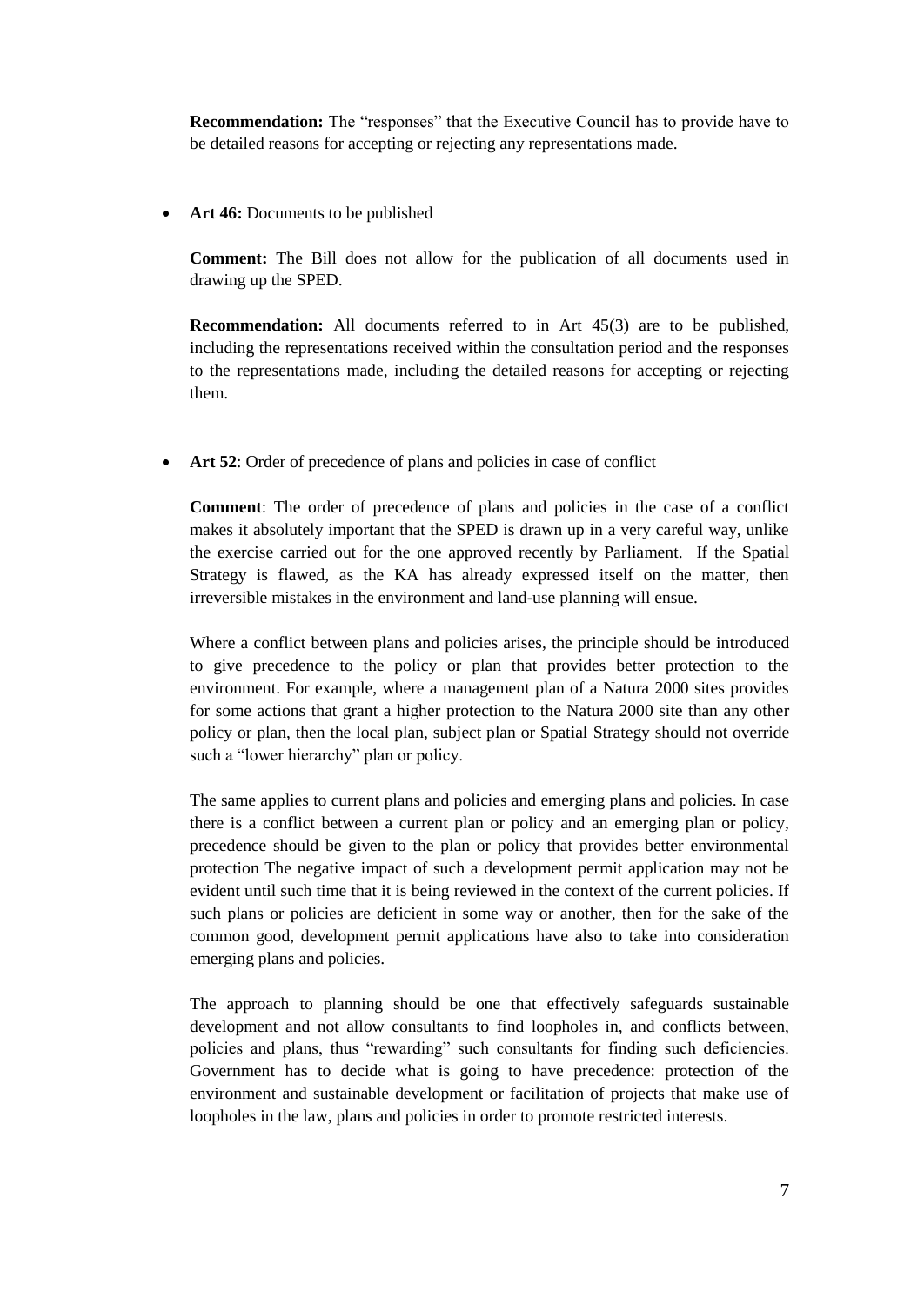**Recommendation:** Where there is conflict between plans and policies, precedence should be given to those plans and policies that provide a higher environmental protection and higher level of sustainable development including emerging plans and policies which are already approved by the Authority but not yet so by the Minister.

Art 54(4): The right to an appeal in case of minor modifications

**Comment**: The KA cannot understand why in the case of an application which seeks to change the zoning from, for example, residential to commercial, an appeal cannot be lodged by the residents who are aggrieved by such a decision.

Prior to an appeal, that is at application stage, minor modifications to plans which seek a change in zoning (example from residential to commercial or industrial), the approval of the Malta Environment Authority should be required prior to a permit being granted since such changes may have an impact on the wellbeing of residents such as, but not limited to, air quality and noise levels in a neighbourhood.

**Recommendation:** The right of appeal should be provided to third parties not only in the case of changes in the alignment of roads and buildings in a local plan, that is Art  $54(4)(2)(a)$ , but also in the case of changes in zoning, that is Art  $54(4)(2)(b)$ .

In the case of applications for minor modifications to plans which seek the change in zoning, the approval of the Malta Environment Authority should be required.

## **Art 55:** Development Orders

**Comment:** Development orders that permit developments without the need for a full development permit application have increased in scope in the last years. Although in many cases the orders make sense, there should be a revision of these orders especially in the case of outside development zones in order to ensure that such orders are not allowing developments which would otherwise have not been acceptable if the planning system provided for better scrutiny of such developments.

**Recommendation:** Development Orders should be reviewed in order to ensure that the application of multiple development orders will not result in a cumulative development which would otherwise have required a full development permit in order to safeguard the interest of non-applicants.

A development order should allow for the possibility of residents of properties abutting the site where the development order is to take place to submit their comments on a development order proposal.

The KA invites the Commissioner for Environment and Planning at the Office of the Ombudsman, an Office that is totally independent from MEPA), to carry out an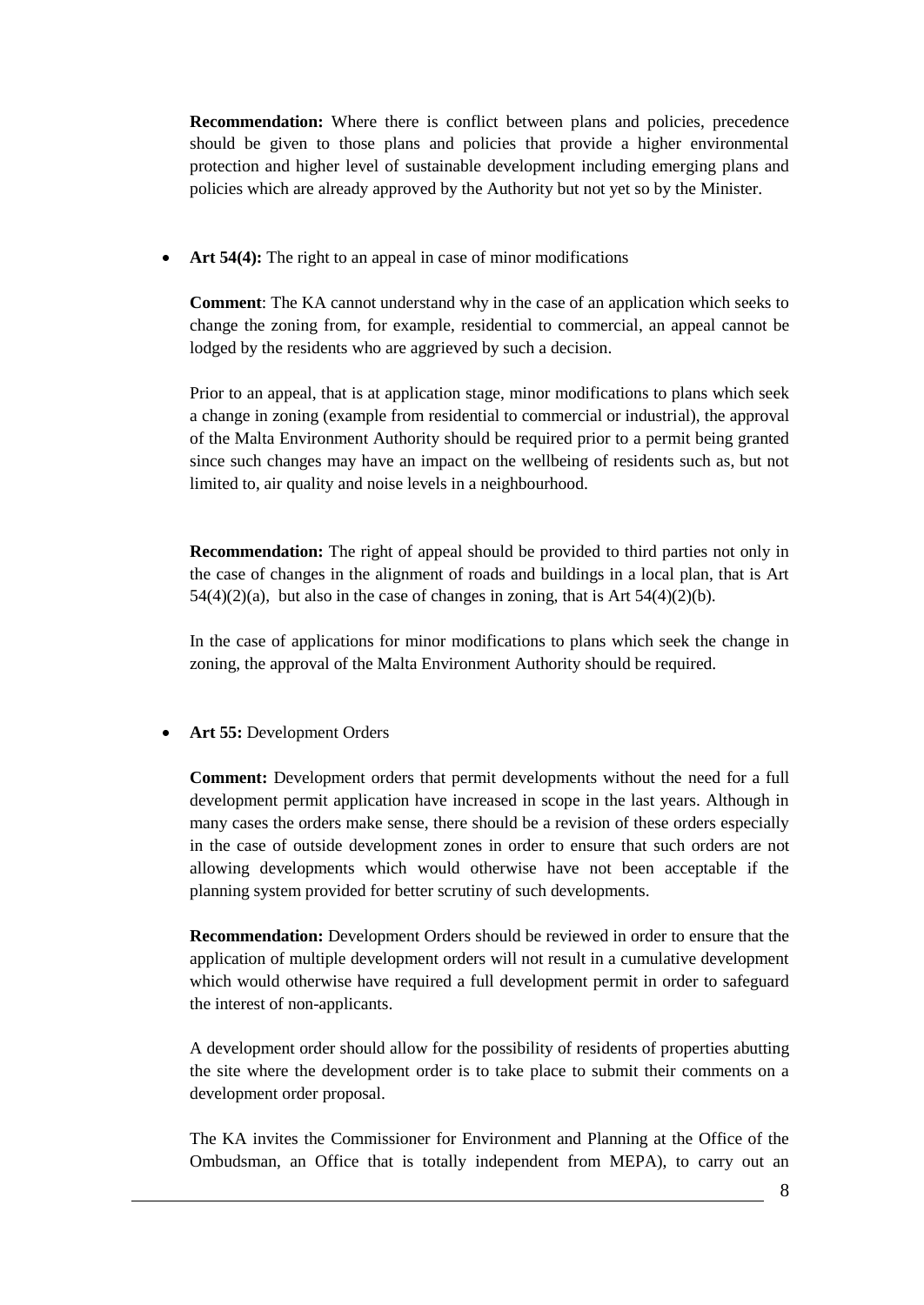assessment of Development Orders and their impact on Outside Development Zones as well as Urban Areas where the individual or cumulative impact of such DNOs may have a deleterious impact on residents who would not be able to air their concerns through the planning system given that they would not be aware of the development to be carried out.

#### **Art 57:** Scheduling of areas

**Comment**: Scheduling of areas of landscape value should be prepared by the Malta Environment Authority and not the Planning Authority. The KA cannot understand why the scheduling, apart from the preparation, of areas falling under the remit of the Environment Authority, is to be carried out by the Executive Council of the Planning Authority. This approach needs clarification. Moreover, the descheduling of such areas cannot be decided upon only by the Planning Authority. The legislator should be careful about the different processes that are proposed to be adopted in the two authorities in the case of conservation orders.

**Recommendation:** Art 57 (1)(b) which deals with scheduling to be carried out by the Environment Authority should include also areas of landscape value. The Environment Authority should prepare and effectively schedule such areas together with "areas of natural beauty, of ecological or scientific value". Otherwise, the KA cannot understand what autonomy the new Environment Authority will have with respect to the important conservation step of scheduling properties.

Moreover, the KA believes that the Superintendence of Cultural Heritage should also be granted powers to schedule, or order the Planning Authority to schedule, property which falls under its competence, namely "areas, buildings, structures and remains of… cultural, archaeological, architectural, historical, antiquarian(or) artistic…importance" .

Any descheduling of property which had been prepared and scheduled by the Environment Authority or the Superintendence of Cultural Heritage cannot be effective unless agreed to by the Environment Authority or the Superintendence of Cultural Heritage and the Ministers responsible for the Environment Authority or Cultural Heritage, as the case may be.

• Art 57 (6): Works to be carried out on scheduled property. This article states that "No works of any description should be carried out in or on any scheduled property and no scheduled property shall be demolished, altered or extended except with the permission of the Planning Board".

**Comment:** Given that the Environment Authority is being created, then any such works or demolition should also require the permission of the Environment Authority where the scheduled property relates to areas (that is not buildings) or trees. If this consent is not forthcoming then the permit cannot be granted by the Planning Board.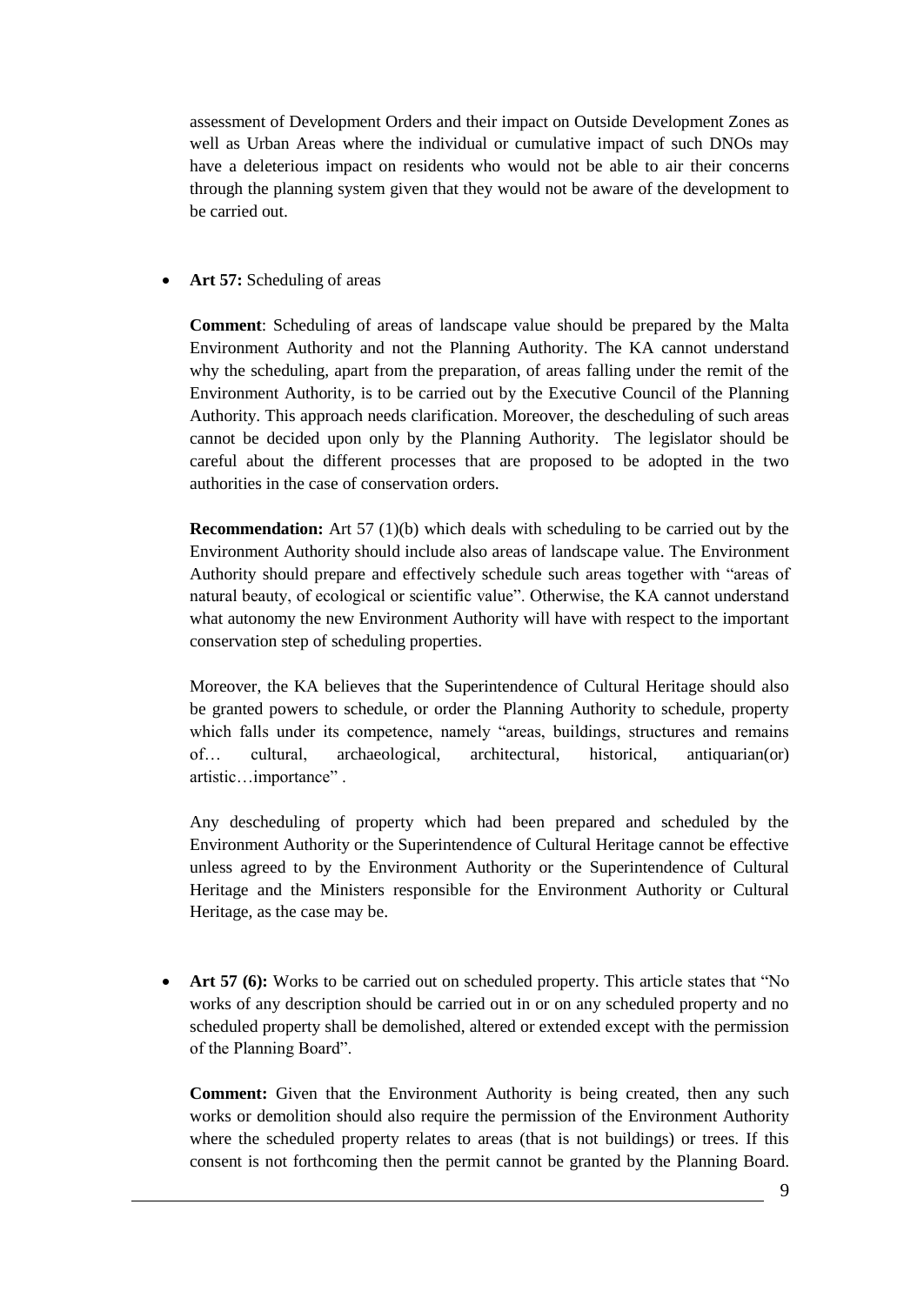The same applies to applications which will affect properties that fall under the remit of the Superintendence of Cultural Heritage. Such applications should not be granted a development permit if the Superintendence of Cultural Heritage does not consent to it. The KA believes that such an amendment to the draft bill is crucial if the MEPA demerger is to be of benefit to the environment or cultural heritage. Otherwise, the split would result in further devaluation of the natural and cultural heritage.

**Recommendation**: No works of any description should be carried out in or on any scheduled property and no scheduled property shall be demolished, altered or extended except with the permission of the Planning Board and the Environment Authority (where the scheduled property relates to areas, that is not buildings, or trees) or the Superintendence of Cultural Heritage in the case of property which falls under the remit of this entity.

Art 57(10): Reconsiderations of scheduling of property

**Comment**: In the case of reconsiderations of scheduling of property, permission should be required also from the Environment Authority where such scheduling relates to areas (that is not buildings) or trees. An authorization from the Superintendence of Cultural Heritage would be required in the case of properties which fall under the remit of this entity.

**Recommendation:** In the case of reconsiderations of scheduling of property, permission should also be required from Environment Authority in the case of areas (that is not buildings) or trees. An authorization from the Superintendence of Cultural Heritage would be required in the case of properties which fall under the remit of this entity.

**Art 59:** Development Fund

**Comment:** It should be clear what projects the funds are to finance.

**Recommendation:** The KA suggests that the aims of the Development Fund should be restricted to fund conservation projects and others relating to education for sustainable development.

• Art 60: The Standing Committee on the Environment and Development

**Comment:** The KA believes that this Committee should have a wider role than that which is currently suggested. The fact that a Parliamentary Committee is even listed in the Bill together with other policy advisory committees does not give this Committee the importance that it should deserve.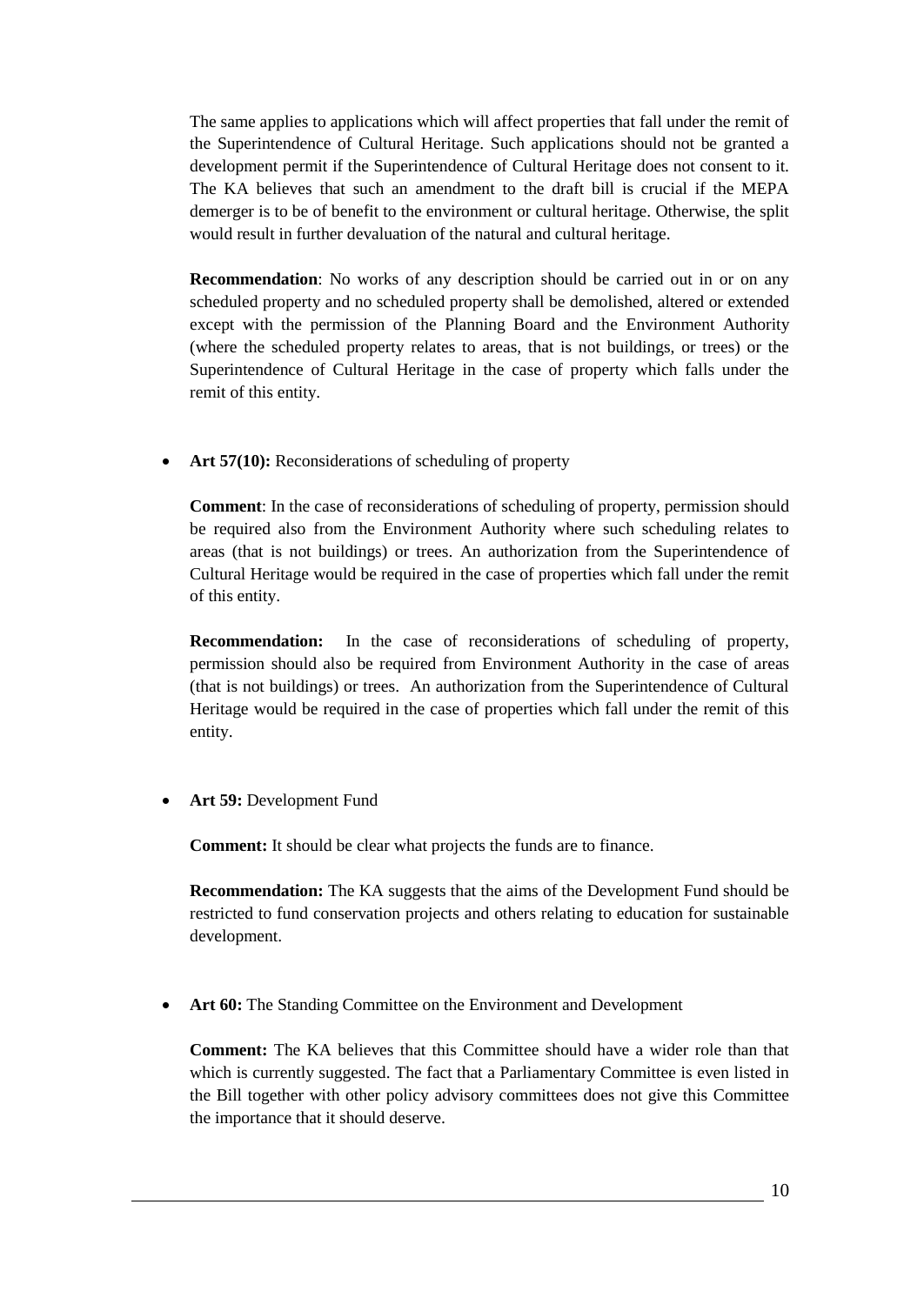**Recommendation:** The Standing Committee on the Environment and Development should have more powers such as: giving its views (which are not binding on the Planning Board) on any application for a project proposed in an Outside Development Zone; giving its views (which are not binding on the Planning Board) on any development application that proposes to have a height which is substantially higher that that allowed in the local plan area irrespective of whether such height is allowed by the Floor-Area-Ratio policy; vetting and asking questions to the members that are to be appointed by the Minister on all boards of the Planning Authority in order to determine whether such nominees are fit for purpose.

**Art 63:** Voting on the Planning Board

**Comment:** The Executive Chairperson (which the KA recommends that should be replaced by a CEO who is separate from the Chairman of the Authority) should not be allowed to have a vote on the Planning Board. He is responsible for policy making and also responsible for the Directorates that draw up recommendations to the Planning Board for a decision. This proposal goes against good governance since it is concentrating too much power in the hands of one individual who is in turn directly influenced and given instructions directly by the Minister.

**Recommendation:** The Executive Chairperson, given that he is involved directly in the recommendations made to the Planning Board, should not have a vote in the Planning Board.

 **Art 64(1)(a)** Function of the Planning Board to "to balance out any competing interests on the best use of the land and sea".

**Comment:** The phrase "to balance out any competing interests on the best use of the land and sea" is inappropriate. Some interests do not compete. They just run roughshod over others so there is no way how certain competing interests can be balanced out. This phrase should be deleted since it would create some legal arguments around it which will not favour sustainable development.

**Recommendation:** Delete the phrase "to balance out any competing interests on the best use of the land and sea".

• **Art 64(1)(b):** Building regulations

**Comment:** The KA views with caution the proposal for the Planning Board to deal also with building regulations. There is the possibility that the Planning Board instead of focusing on wider issues relating to a particular application and how it impacts on other developments, the environment and well-being of people may get bogged down in certain details which should be the competence of another board.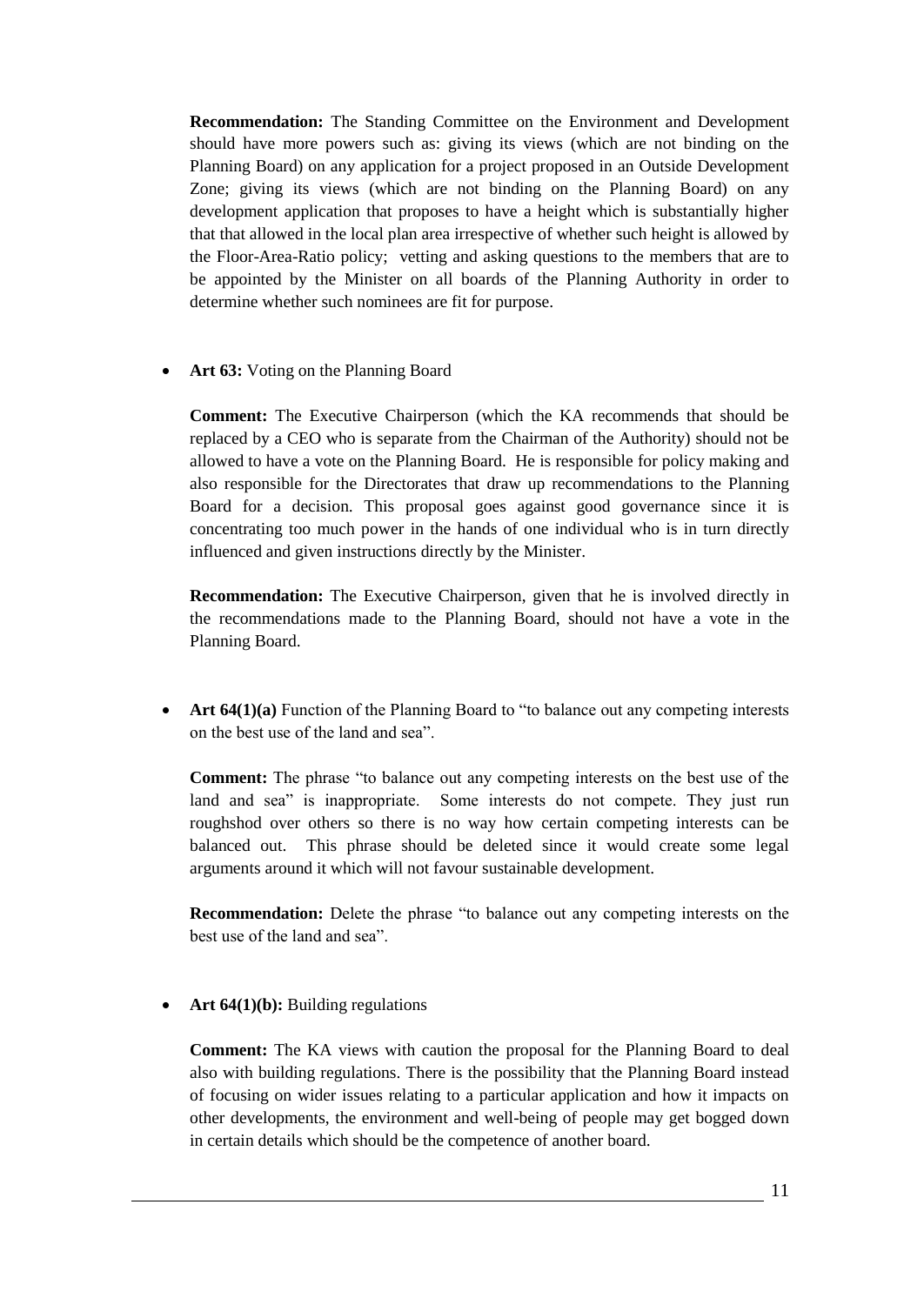**Recommendation:** The advantages and disadvantages of having the Planning Board deal also with Building Regulations need to be clearly spelt out.

**Art 65:** The Planning Commissions and types of applications to be decided by them

**Comment:** The direct link between Minister and Executive Chairperson crops up again in this section. The Bill states that the Minister is to consult with the Executive Chairman when deciding which types of applications are to be dealt with by the different Planning Commissions. Good governance demands a better way of managing such an important organization.

**Recommendation:** The Minister should consult with the Executive Council and not with his "buddy" on the Executive Council when deciding which types of applications are to be dealt with by the different Planning Commissions.

• Art 65: The Planning Commissions to be composed only of three members.

**Comment:** Three is a very small number for a commission that will be deciding development applications. It has to be pointed out that such members do not enjoy the independence of judges in the exercise of their duties. So it is important that the number of members be increased to five. In such a case, the decisions of the Commission shall only be binding if they are supported by at least three members as opposed to the proposed two  $(Art 65(6))$ . In this way, pressures are made to bear less on individual members. When powers are delegated to a very small number of people, the chances of overdue pressures from interested persons and even the chance of corrupt practices will increase.

- **Recommendation:** The number of members should be increased to five. In such a case, the decisions of the Commission shall only be binding if they are supported by at least three members as opposed to the proposed two. Two members of the Planning Commission should be appointed by the Environment Authority. Such membership does not mean that approval by MEA is dispensed with in those cases where such authorization from MEA is required as proposed by KA.
- **Art 65(7):** Communication of decisions

**Comment:** At law, communications should be done between Offices and not individuals.

**Recommendation:** Decisions are to be communicated to the Executive Council and not to the Executive Chairperson.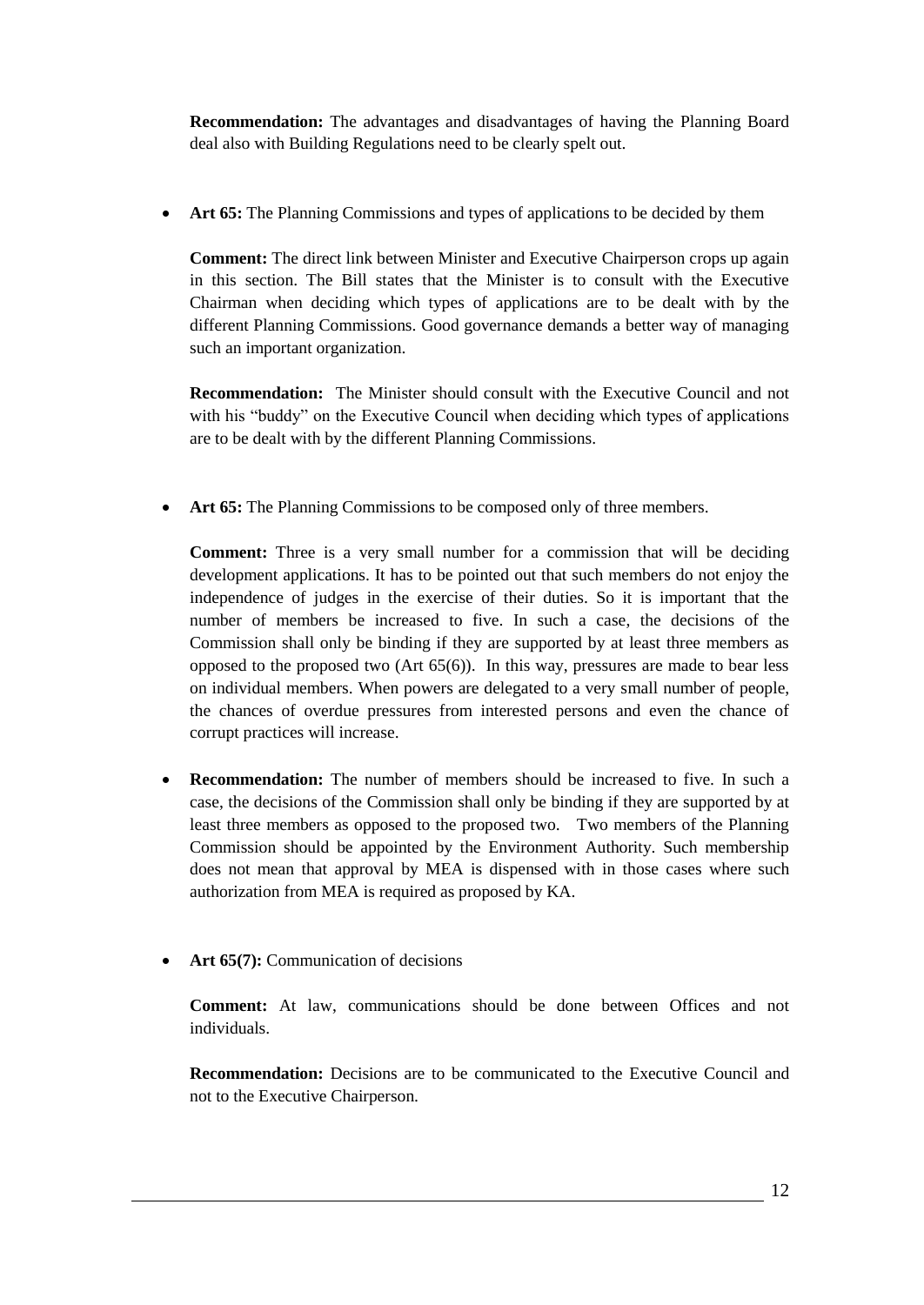• Art 66(3) and Art 67(3): Agricultural Advisory Committee and the Design Advisory **Committee** 

**Comment:** The proposal that the Minister appoints even the secretary of advisory councils such as the Agricultural Advisory Committee and the Design Advisory Committee shows that the Bill is designed to grant too much power to the Minister even with respect to appointments relating to secretaries of such advisory committees.

The KA is surprised that there is no mention of advisory committees relating to the natural and cultural heritage. This omission makes it all the more important to adopt the KA's suggestion to have the Malta Environment Authority and the Superintendence of Cultural Heritage exercise a veto on projects that affect areas and properties that fall under the competence of these entities.

**Recommendation:** The KA believes that such appointments should be left to the Authority to decide if the Authority is worth its name.

With respect to the Agricultural Advisory Committee, members should be appointed by the Minister responsible for Agriculture and the Minister responsible for the Environment and not by the Minister responsible for the Authority. This committee should also have independent members who are not Government employees.

The same applies to the Design Advisory Committee. This Committee which should have at least five members and its members appointed by the *Kamra tal-Periti* and the Minister responsible for Cultural Heritage so that the message is conveyed that new architecture has to come up with new ways on how to improve the built environment in Malta with new designs that also are sensitive to Malta's cultural heritage.

## **Art 71(2)(a):** Outline permits

**Comment:** Special attention has to be made with respect to outline permits. In the past, outline permits have been granted which then compromised the full development permission. An outline permit in itself cannot go into details. However, in many cases the number of apartments or floors for the development is decided at outline permit stage. When details are then worked out and a full application is presented, the succeeding planning commissions express dismay that their hands are bound because of a previous decision relating to an outline permit. This issue has to be studied further so that mistakes from the past are not repeated.

**Recommendation:** The granting of outline permits needs to be rethought. The KA invites the Commissioner for Environment and Planning at the Office of the Ombudsman to carry out an exercise on the experience of outline permits and whether this practice has served the interests of a proper planning system which does not compromise good-sense decision-making in the interests of sustainable development.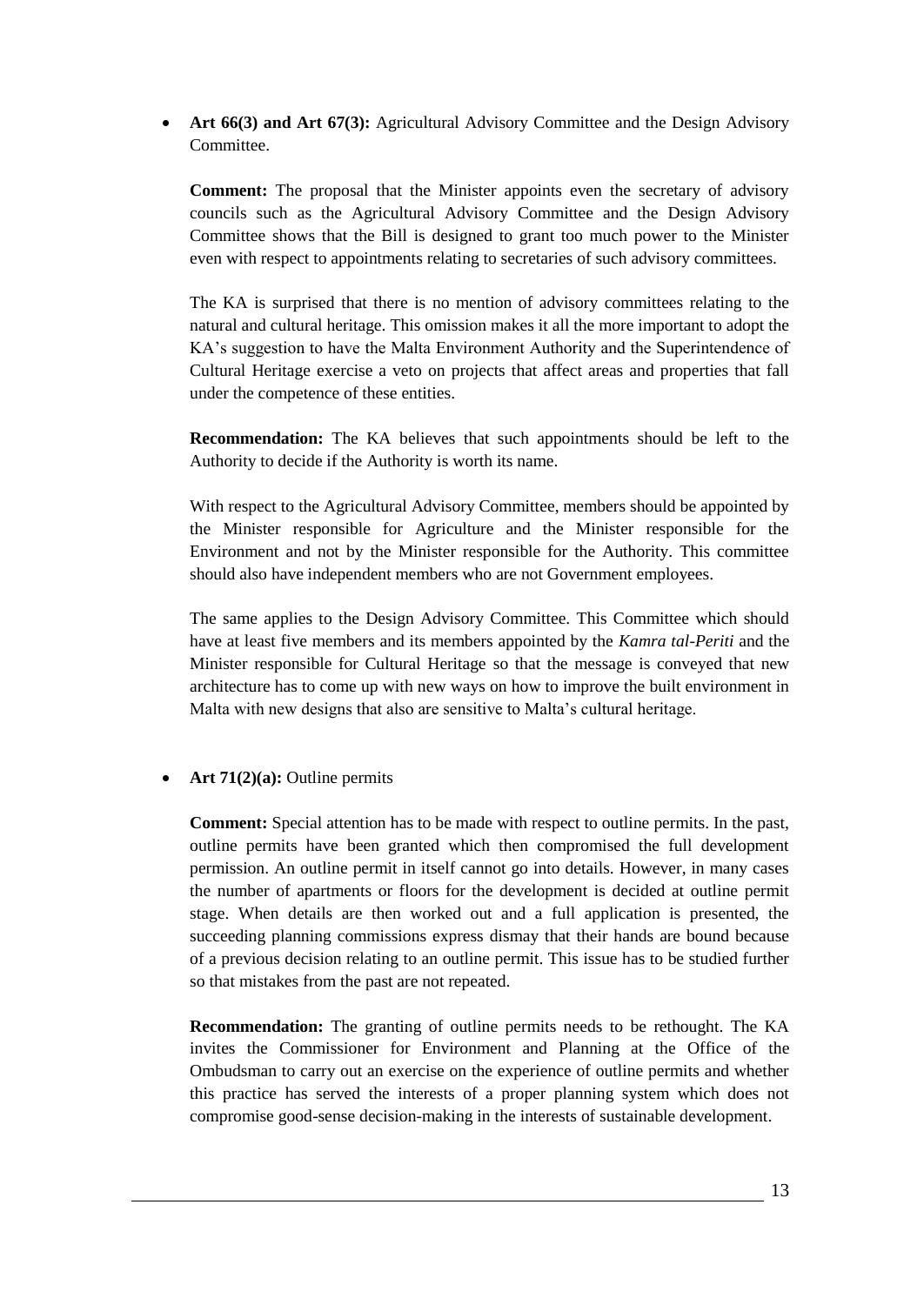#### **Art 72(2)Plans and policies to be considered when deciding on an application**

**Comment:** In case there is a conflict between an approved plan or policy and an emerging plan or policy, precedence should be given to the plan or policy that provides better environmental protection. The negative impact of a development permit application may not be evident until such time that such application is being reviewed in the context of the current policies. If such plans or policies are deficient in some way or another, then for the sake of the common good, decisions relating to development permit applications have also to take into consideration emerging plans and policies.

The approach to planning should be one that effectively safeguards sustainable development and not allow consultants to find loopholes in, and conflicts between, policies and plans thus "rewarding" such consultants for finding such deficiencies. Government has to decide what is going to have precedence: protection of the environment and sustainable development or facilitation of projects that make use of loopholes in the law, plans and policies in order to promote restricted interests.

**Recommendation:** Where there is conflict between plans and policies, precedence should be given to those plans and policies that provide a higher environmental protection and higher level of sustainable development including emerging plans and policies which are already approved by the Authority but not yet so by the Minister.

#### **Art 72(2)(d)** Surrounding commitments

**Comment:** The meaning "surrounding commitments" need to be defined when the Planning Commission grants a permit based on such a reasoning. Such term can be stretched too much to justify a development which would otherwise be undesirable.

**Recommendation:** What qualifies as "surrounding" and "commitment" needs to be defined. In any case this definition should not apply to applications which are outside development zone.

## **Art 72(8) and (9):** Mining of minerals

**Comment:** The KA believes that in the case of mining of minerals, given their environmental impact, an application for such development has also to require the authorization of the Environment Authority and if it affects an area or property under the competence of the Superintendence of Cultural Heritage, the authorization of such entity as well.

**Recommendation:** An application for the mining of minerals is to require also the authorization of the Environment Authority and, if it affects an area or property under the competence of the Superintendence of Cultural Heritage, the authorization of such entity as well.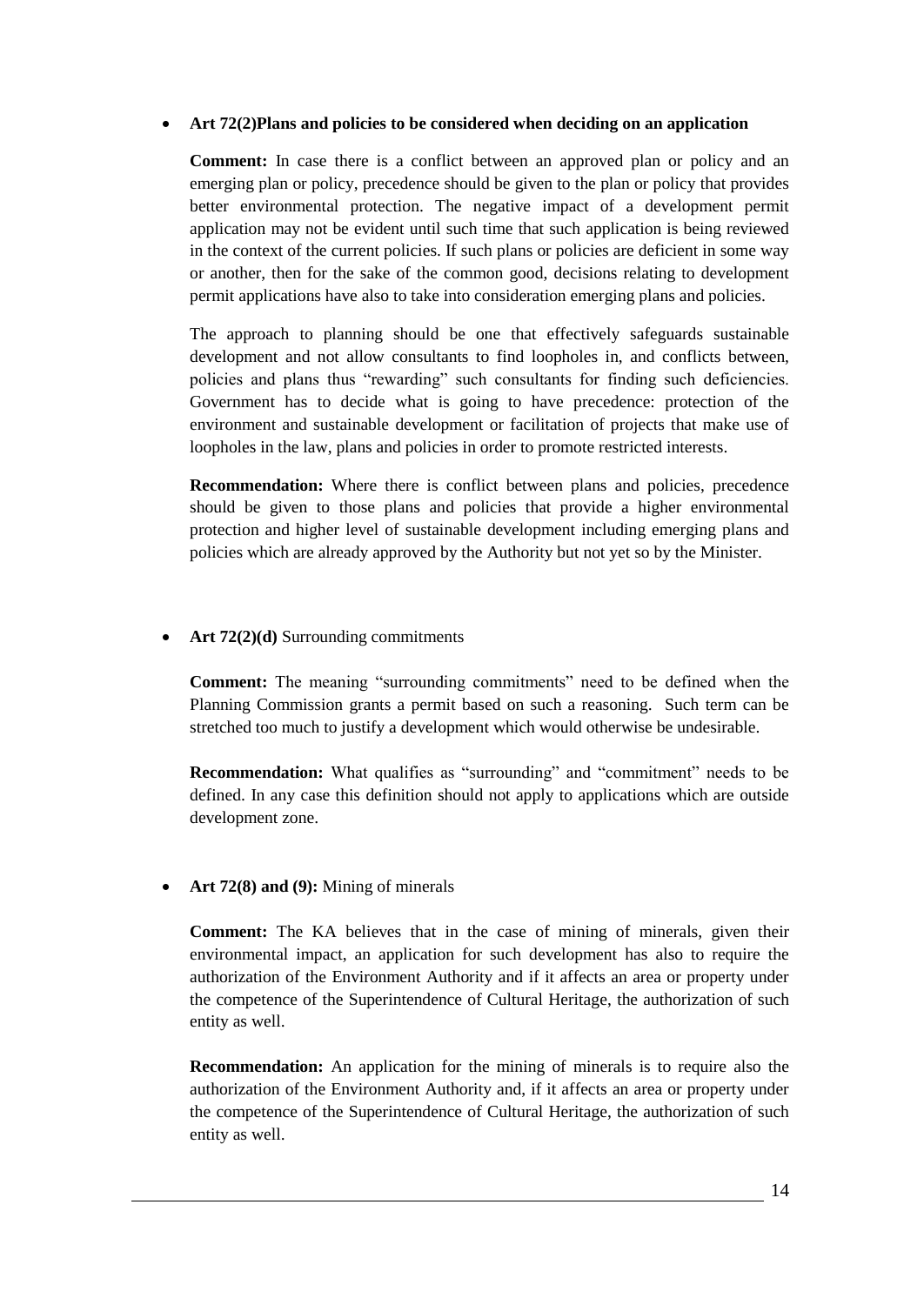• **Art 73(5):** The Planning Commission's right to demand a bond

**Comment:** The emphasis in the proviso to this sub-article is that the bond should be commensurate with the nature of the project. However it does not make reference to the environmental risks that the project may pose.

**Recommendation:** The proviso to Art 73(5) should be qualified to the effect that the Planning Board has to take into consideration the risk to the environment of such project or activity. The bond has to be commensurate also with the risk that the project poses to the environment.

Art 78(3): Call-in procedure by the Minister

**Comment:** The procedure omits the publication of the Minister's recommendation.

**Recommendation:** The Minister's recommendation with respect to a project that is referred for decision by Cabinet should be published and not merely made "available to the public".

Art 84(1): Public consultation period for regulations.

**Comment:** The proposed time frame of two weeks for public consultation is deemed to be too short. Considering what the public has to say is not an option, but an essential component of sustainable development and planning. Moreover, reasons for "urgency" are expected to be those related to factors that are exclusively outside the control of Government.

**Recommendation:** the period for public consultation for regulations should be four weeks instead of two. Moreover, in the case of Art 84(2), where this timeframe is dispensed with for reasons of urgency, the Minister has to provide detailed reasons why such regulations are urgent.

**Art 87:** Building Regulations

**Comments:** The KA expresses reservation about the inclusion of Building Regulations in the functions of the Authority. If this suggestion creates an improved built environment to be enjoyed by applicants and neighbors, then it is a commendable move. However, if this added function will create excessive focus on the building itself without giving due attention to its external impacts on the environment and on adjacent properties then the proposal to introduce this function should be rethought.

The Planning Board is not being obliged to provide detailed reasons for the dispensation or relaxation of building regulations for certain projects. Moreover, there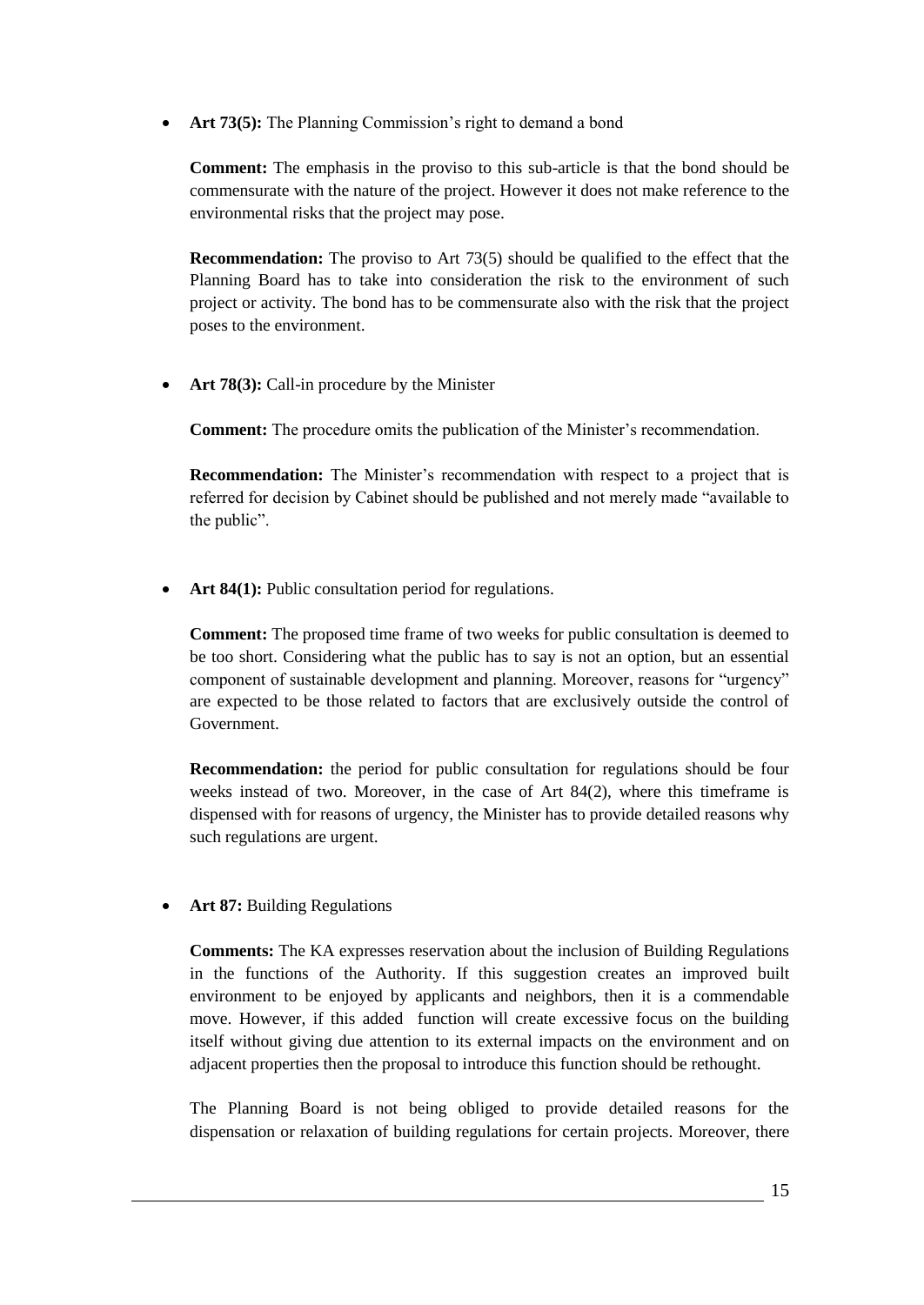is no right of appeal to third parties against dispensation or relaxation of building regulations.

**Recommendation:** The inclusion of Building Regulations as one of the functions of the Authority has to be explained and justified.

The Planning Board has to provide detailed reasons for the dispensation or relaxation of building regulations for certain projects.

An appeal against dispensation or relaxation of building regulations should be provided to third parties.

• Art 88(2)(a) & (b): Design, construction, material alterations or extensions of buildings

**Comment:** Clarification is required with respect to these two paragraphs. Where is the demarcation line between a planning issue and a building regulation issue?

**Recommendation:** Paragraphs (a) and (b) need to be clarified so as to make it clear that issues relating to planning policies (including the design, building, alterations and extensions of buildings) do not become the remit of building regulations instead of planning policies.

**Art 97(9):** Dismissal of application or appeal in case of non-observance of stop notice.

**Comment:** The options of creating legal loopholes in enforcement procedures should be restricted further. In order to send the right signal to those who disregard completely any stop and/or enforcement notices, this sub-article needs to be amended to ensure that applications to regularize an activity or a development or an appeal to the Tribunal from a refusal "shall be dismissed" and not merely "may be dismissed" if the stop and/or enforcement notice have not been complied with.

**Recommendation:** Applications to regularize an activity or a development or an appeal to the Tribunal from a refusal "shall be dismissed" and not merely "may be dismissed" if the stop and/or enforcement notice have not been complied with.

**First Schedule**: Provisions with respect to the Executive Council

**Comment**: The KA believes that this should be amended along the lines suggested in this opinion paper including rethinking whether there should be an executive council at all. If the Executive Council is to be retained, then it should be composed along the same lines of the Planning Board. Members of the Malta Environment Authority should be permanent members of the Executive Council as well as members of the Superintendence of Cultural Heritage.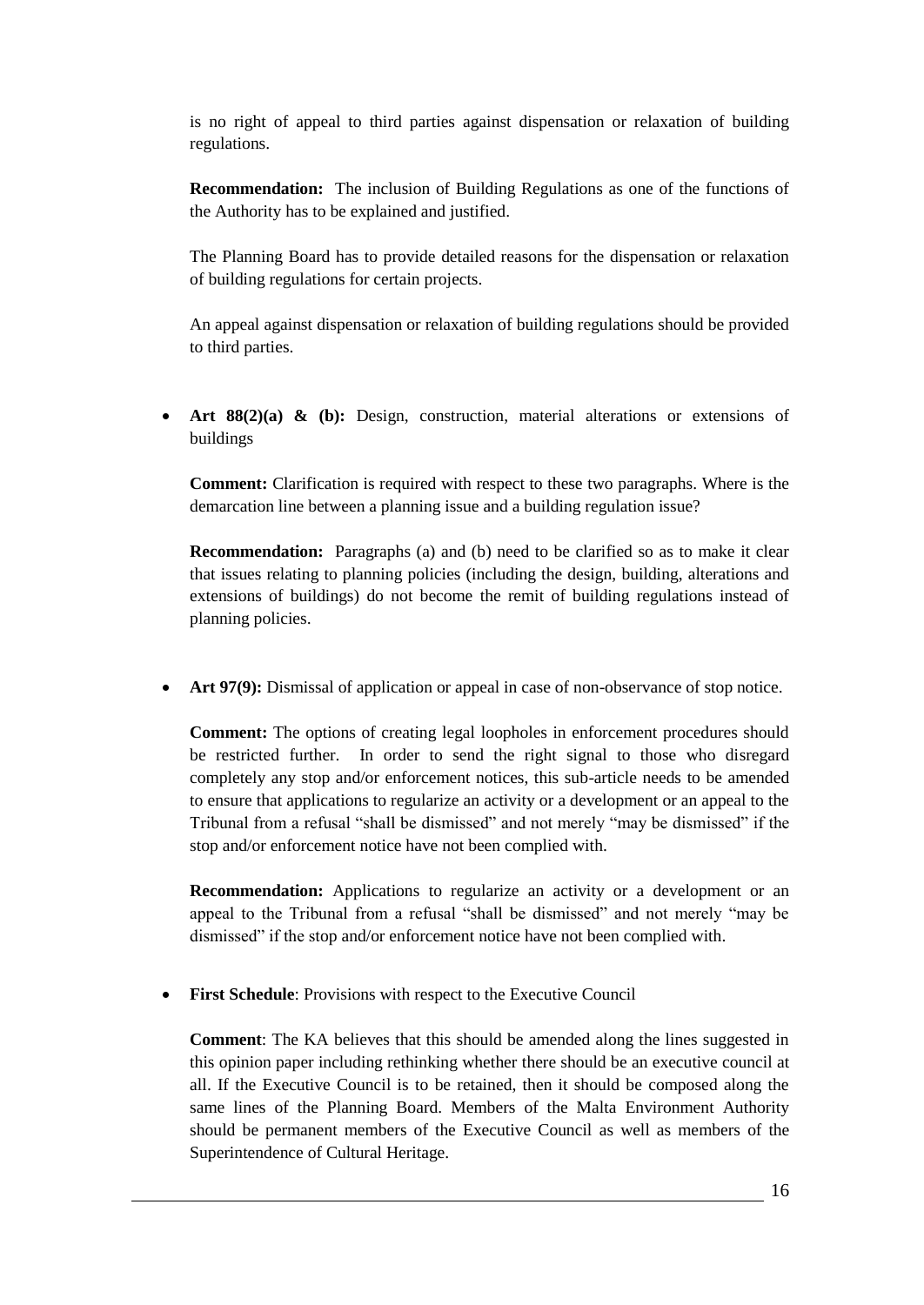Another much preferred alternative would be to scrap altogether the idea of an Executive Council and have the Planning Board act as the Authority as is presently the case, headed by a Chairman which would then appoint the CEO. With the environment protection function shifting to the Environment Authority, the Planning Authority Board should be able to carry out the functions of policy formulation, development control and management of the Planning Authority as a whole.

**Recommendation:** Scrap the idea of an Executive Council headed by an Executive Chairman and have the Planning Board act as the Authority as is presently the case, headed by a Chairman which would then appoint the CEO.

 **Second Schedule para 10**: Provisions relating to the Planning Board and the Planning Commissions

**Comments:** Recommendations should be prepared by the Directorates. The Executive Chairperson, who according to the Bill, will be very close to the Minister and fired at will by the Minister, cannot be relied on to exercise independent professional judgement. Indeed, no self-respecting professional should accept to be in such a position. In the proposed position, the Executive Chairperson can amend any recommendation that is prepared by any of the Directorates on the instruction of the Minister.

**Recommendations:** Recommendations for approving or refusing a development application should be prepared by the Directorates and not amended by the Executive Chairperson.

 **Third Schedule**: The Standing Committee on Environment and Development Planning.

**Comment:** The role of this Committee is restricted in the current Bill.

**Recommendation:** The Standing Committee on the Environment and Development should have more powers such as: giving its views (which are not binding on the Planning Board) on any application for a project proposed in an Outside Development Zone; giving its views (which are not binding on the Planning Board) on any development application that proposes to have a height which is substantially higher that that allowed in the local plan area irrespective of whether such height is allowed by the Floor-Area-Ratio policy; vetting and asking questions to the members that are to be appointed by the Minister on all boards of the Planning Authority in order to determine whether such nominees are fit for purpose.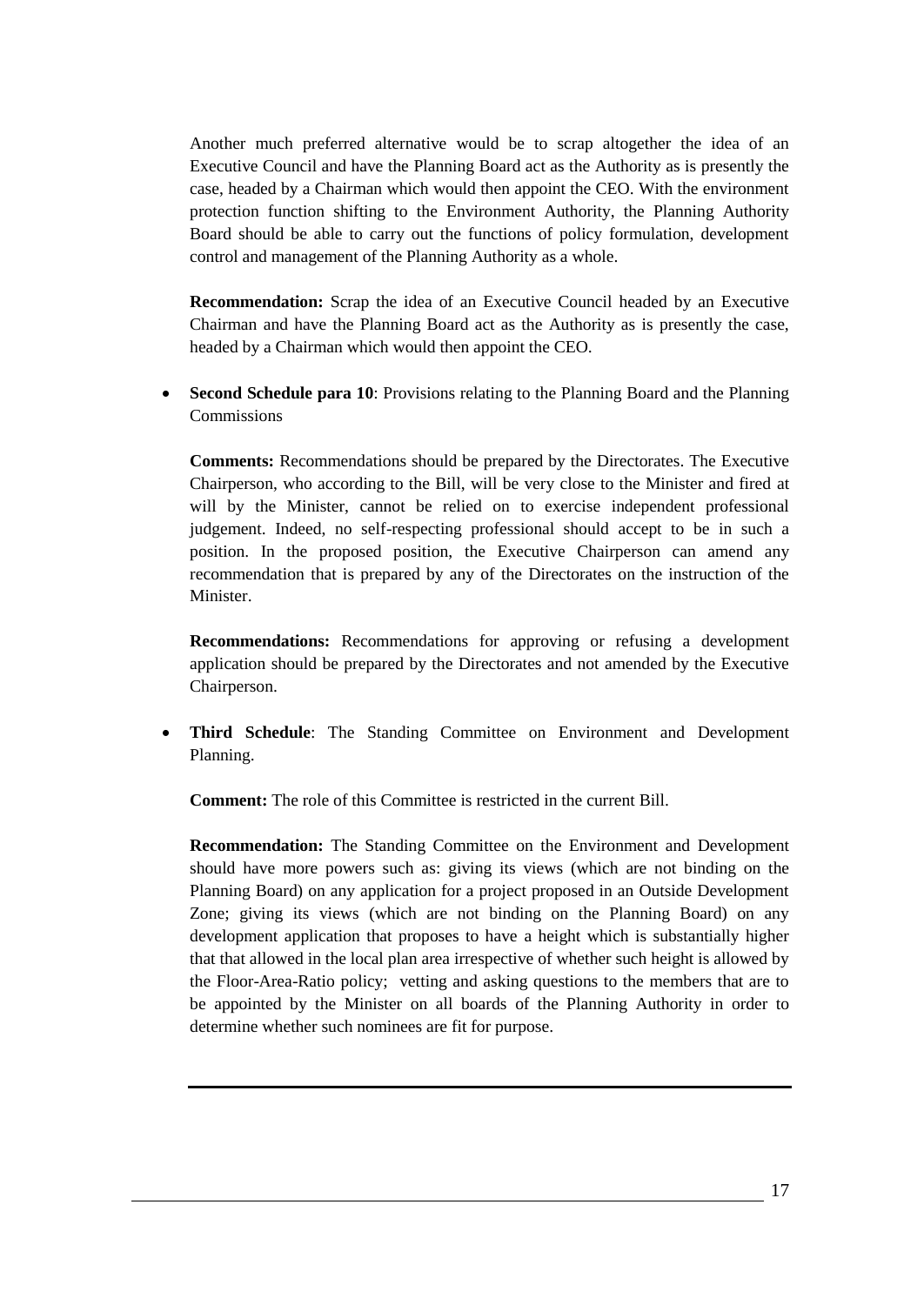# **Environment Protection Bill**

• Art 5: This states that two articles relating to the duty to protect the environment by any person including Government "shall not be directly enforceable in any court".

**Comment:** The KA believes that ideals that are not enforceable in a court have no place in legislation. Too many statements have been made purportedly in favour of the environment. But the resolve to turn words into concrete actions has often been lacking. The KA expected that following the promise of setting up a new Authority to protect the environment, these high ideals from the current law would have been resulted in concrete procedures, functions and powers for the new Authority with respect to the environment on land and sea. Marketing efforts and nice words about protecting the environment are now beyond their "sell-by" date.

• **Art 6(2)(b)(ii)** Members of the Authority

**Comment:** It is interesting that "good governance" is being mentioned as a reason for appointing independent members on the Authority when good governance is being seriously eroded in the proposed Development Planning Bill as our comments for the latter Bill explain.

Art 8(7): Government to inform Authority of its strategic directions

**Comments:** The Bill states that the Authority is to be fully informed of Government's "strategic directions relative to the environment" and "to monitor the proper execution of such policies". A strategic direction is one thing while the execution and monitoring of such policies is a totally different matter. A strategic direction has to be translated into detailed policies which are backed up by reasoned justifications for adopting one policy instead of another in order to achieve the strategy. This sub-article is superfluous since the strategic direction will be stated in the Strategy already. Strategic directions, in themselves, should last for a number of years and are not changed very often.

**Recommendation:** The National Strategy for the Environment should be enough to have the strategic direction of Government known to all and sundry. The strategic direction cannot become equivalent to specific *ad hoc* projects or activities.

## Art 19 (1): Authority's expenditure

**Comment:** This sub-article is an error of cut-and-paste from the Development Planning Bill since no "Executive Council" is envisaged for the Environment Authority.

**Recommendation**: Substitute "Executive Council" with "Authority"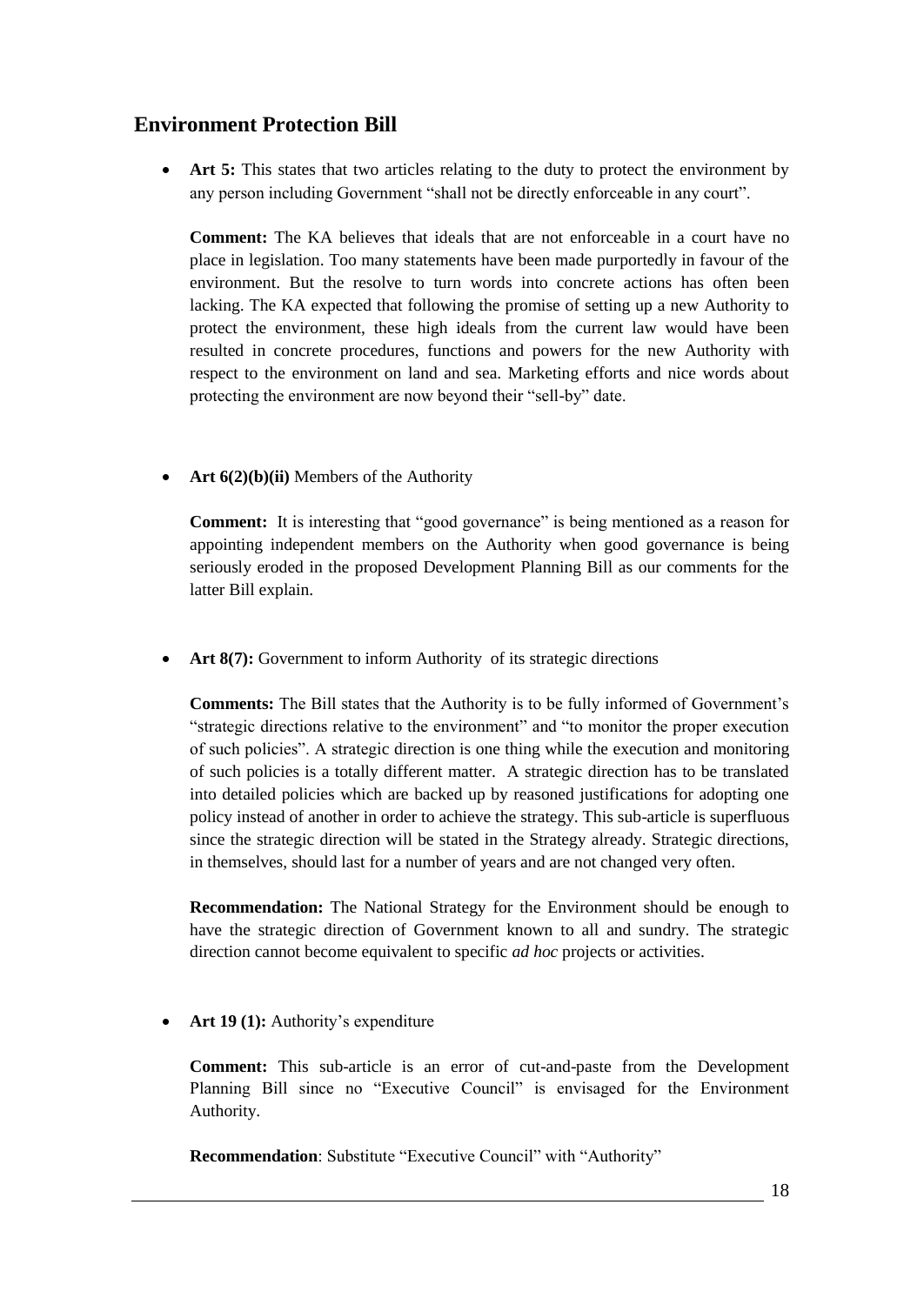• **Art 31:** The Standing Committee on the Environment and Development

**Comment**: This Committee should have a wider role than that which is currently suggested. The Committee should vet and ask questions to the members that are to be appointed by the Minister on all boards of the Authority in order to determine whether such nominees are fit for purpose.

Art 32(3): The Environment Fund

**Comment:** It should be clear what projects the Environmental Fund is to finance.

**Recommendation:** The KA suggests that the aims of the Environment Fund should be restricted to fund conservation and environmental restoration projects and other projects relating to education for sustainable development.

• **Art 37(1):** Declaration of assets

**Comment:** The declaration of assets should not be restricted to members of appointed bodies.

**Recommendation**: The declaration of assets should be submitted by all persons appointed to positions under the Act as well as to high-ranking officers of the Authority. Moreover, the declaration of assets should be updated annually and apply also to the spouses of such persons and officers.

## Art 41-43: Plans and Policies

**Comment:** Rightly so, the "protection and effective management of the environment shall be regulated by plans, policies and regulations" (Art 41). The KA totally agrees that the definition of "environment" also means "land" and "sea" (Art 2). As explained in our comments under the Development Planning Bill , the KA proposes that the Spatial Strategy for Environment and Development, subsidiary plans and policies, development orders, scheduling and conservation orders, and emergency conservation orders (hereinafter referred to as the "plans, policies and orders") have also to be approved by the Malta Environment Authority before they can have effect.

The KA has always been in favour of the split between the Planning function and the Environment Protection function because it wanted the environment to be better protected. In the KA's view, such a role for the Malta Environment Authority is crucial if it is to be relevant in the "protection and effective management of the environment".

If the Authority does not agree with a plan or policy, then it should send its position statement to the Minister as is laid down in Art  $43(4)(5)$ . The process should be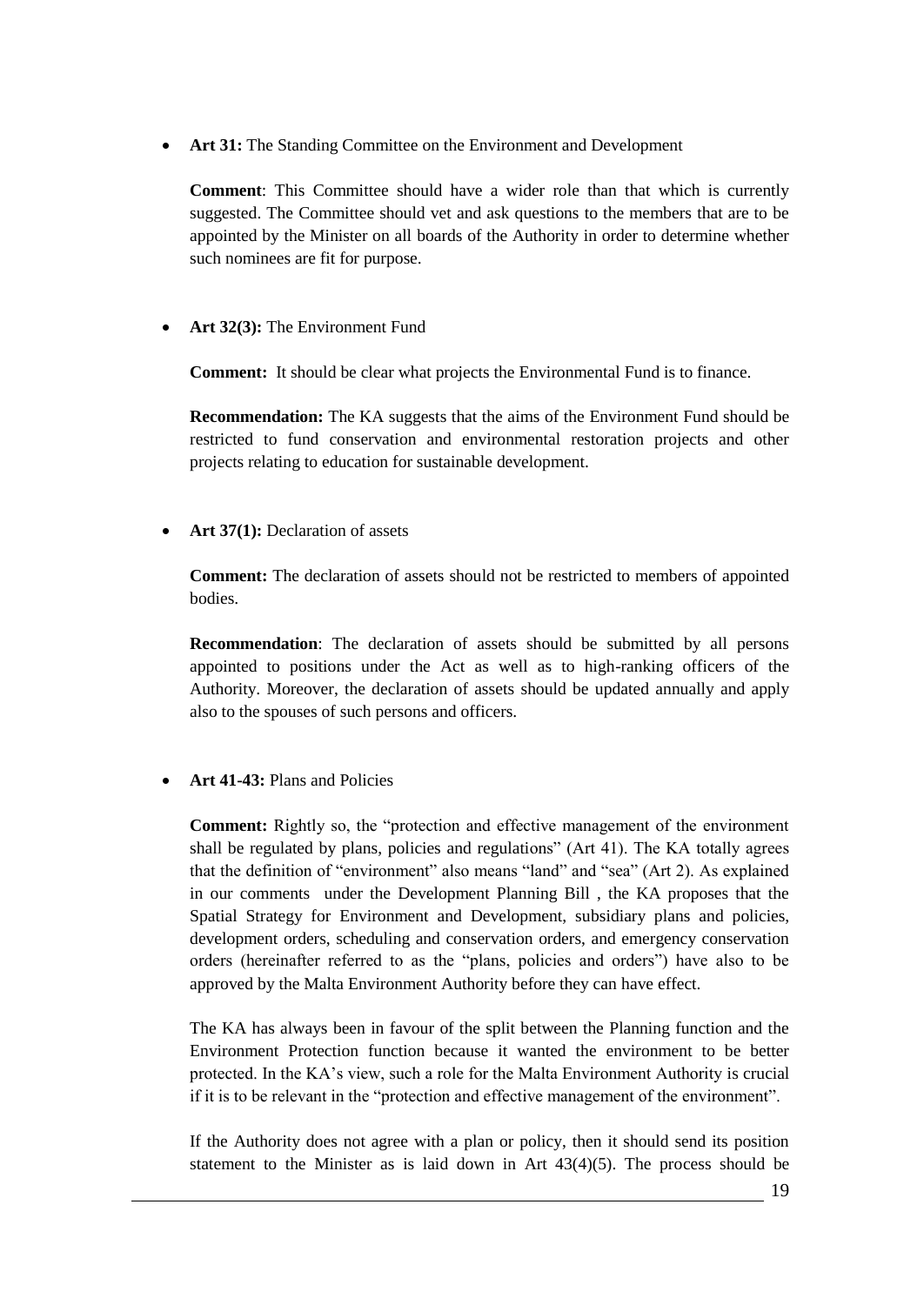designed in a way that it would be the two Authorities (that is the Planning Authority and the Environment Authority) that strive to resolve the conflict between them. If this is not resolved, then the issue should be resolved between the Ministers responsible for the two Authorities and if need be, at Cabinet level.

**Recommendation:** the KA proposes that the Spatial Strategy for Environment and Development, subsidiary plans and policies, development orders, scheduling and conservation orders, and emergency conservation orders (hereinafter referred to as the "plans, policies and orders") have also to be approved by the Environment Authority before they can have effect. If a conflict between the Planning Authority and the Environment Authority is not resolved between them, then the issue should be resolved between the Ministers responsible for the two Authorities and if need be, at Cabinet level.

 **Art 45:** National Strategy for the Environment. The Bill states that the "Minister shall prepare a policy document outlining the National Strategy for the Environment".

**Comment:** The National Strategy for the Environment should not just be an "outline". The KA does not agree with the proposed process of formulating the strategy. Given that the environment affects and is affected by various economic and social considerations while taking into consideration the needs of future generations, the KA believes that it should be Cabinet, and not the Minister, that should draw up high-level strategic directions for the formulation of the Strategy.

These strategic directions should be open for public consultation and then it would be the Authority that would draw up the National Strategy itself. There will be different options which lead to the attainment of the strategic directions. The options that would come out of the drawing up of the strategy should then be open for public consultation and then decisions taken on the way forward. Following approval by the Authority, Cabinet would then decide on the optimal options to be adopted. This process is much different from that which is being proposed. The Strategy should be accompanied with an explanation of why a strategic direction is being chosen instead of other available options. It should also be accompanied by surveys and studies which justify the chosen strategic options.

Art 46(1): Publication of the National Strategy

**Comment:** The publication of the National Strategy should also include the responses to the representations made explaining why such representations were accepted or rejected.

**Recommendation:** Publish the responses to the representations made explaining why such representations were accepted or rejected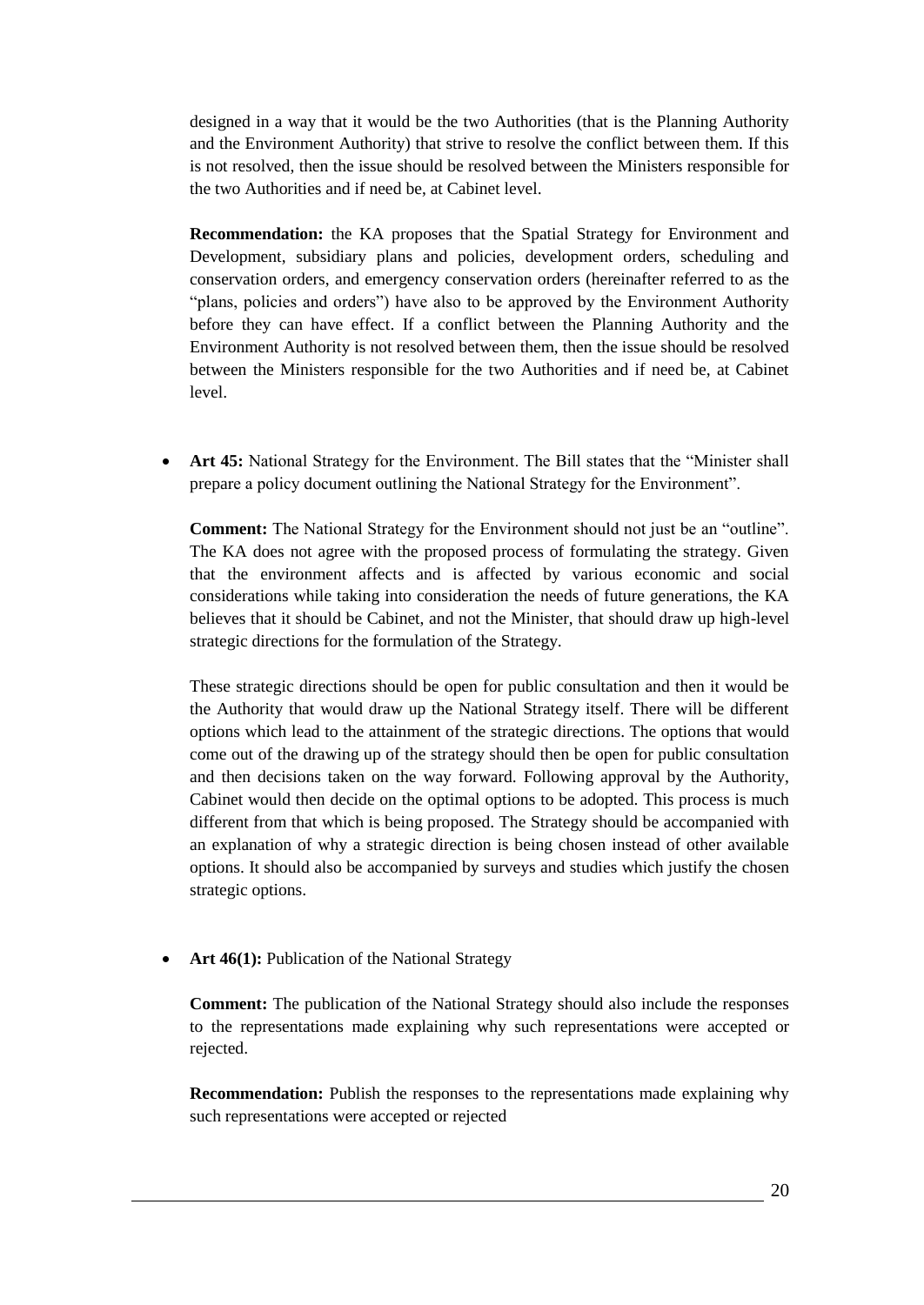• **Art 69:** Scheduling of areas

**Comment:** The KA has no problems with the possibility that both the Environment Authority and the Planning Authority be granted powers of scheduling. However, any descheduling of property which falls under the competence of the Environment Authority cannot take place unless the Environment Authority consents to it and such descheduling is also endorsed by the Minister responsible for the Environment. Moreover, specific reference should be made to the protection of species and trees.

**Recommendation:** Conservation orders and Emergency Conservation Orders issued under the Environment Protection should have the same enforceability and effectiveness under the Development Planning as if they were issued under the latter Act. A specific reference to conservation orders for species and trees should be made in Art 69(1).

• **Art 76(7):** Dismissal of applications

**Comment:** In order to send the right signal to those who disregard completely any stop and/or enforcement notices, this sub-article needs to be amended to ensure that applications to regularize an activity "shall be dismissed" and not merely "may be dismissed" if the stop and/or enforcement notice have not been complied with.

**Recommendation:** Amend Art 76(7) to ensure that applications to regularize an activity "shall be dismissed" and not merely "may be dismissed" if the stop and/or enforcement notice have not been complied with.

**Second Schedule para (e)** Preparation of subsidiary plan or policy

**Comment:** the period of a one-month public consultation may not be enough for complex plans and policies

**Recommendation**: Considering what the public has to say is not an option, but an essential component of sustainable development and planning. Therefore the period of consultation for the preparation or review of a subsidiary plan or policy should be for a period of not less than 6 weeks.

• Second Schedule para (I): Publication of responses

**Comment:** the publication of amendments to plans may be difficult to compare with the current versions if a consolidated version is not available. Moreover, responses need to be detailed.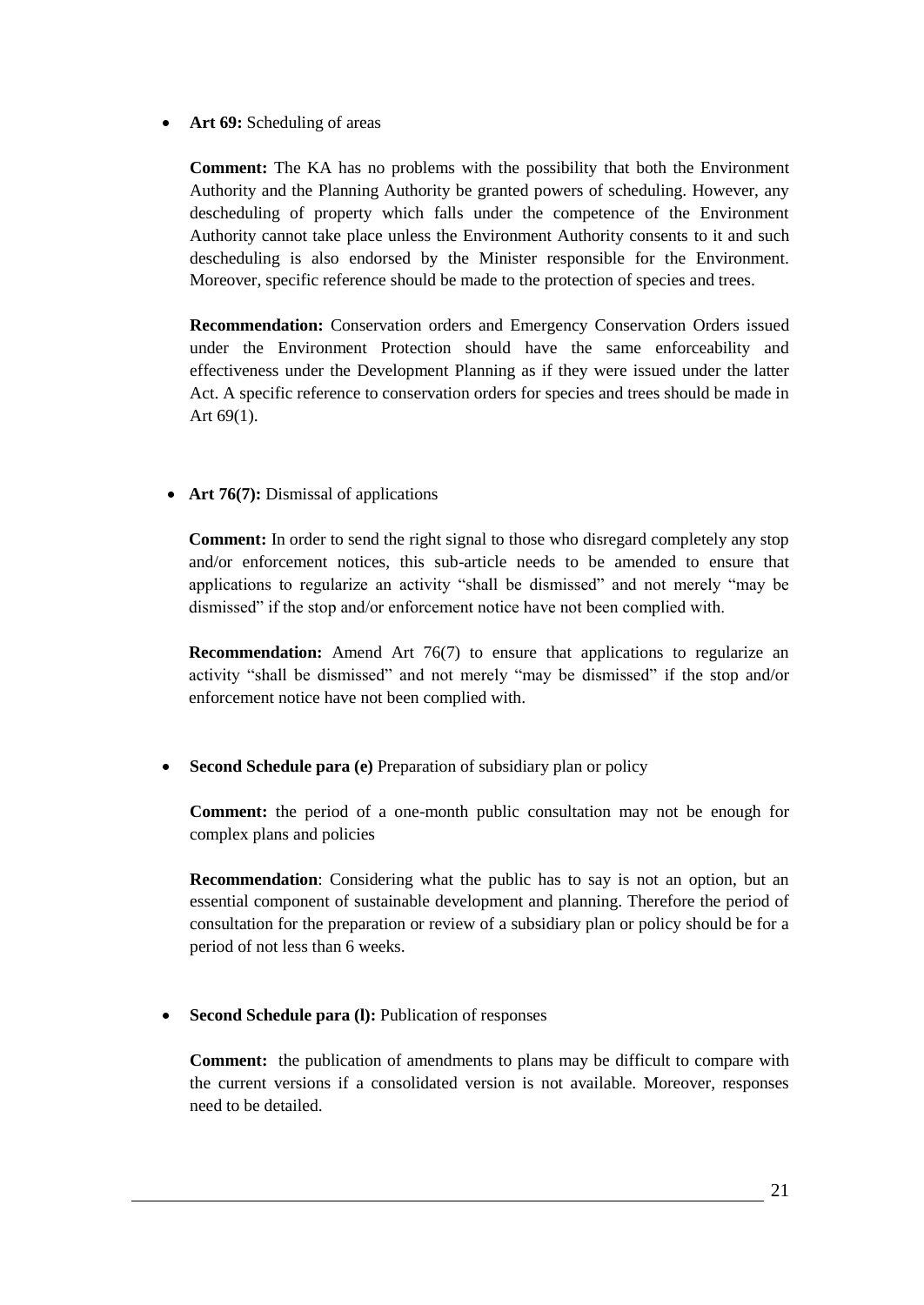**Recommendation:** Any main or subsidiary legislation, plan or policy which are amended should also be published in a consolidated version. Moreover, when these are published the "responses" to the representations made have to provide detailed reasons for accepting or rejecting any representations made.

# **Environment and Planning Review Tribunal Bill**

• Art 4(1),(4) & (6): Establishment of panels of the Tribunal and appointment of members

**Comment:** Given that the Tribunal has a quasi-judicial status, it should be the President acting on the advice of the Prime Minister that establishes the panels and designates the categories of cases to be assigned to each panel. On the same lines, it should be the President that appoints the members on the advice of the Prime Minister.

**Recommendation:** The President, acting on the advice of the Prime Minister shall establish the panels and designates the categories of cases to be assigned to each panel. Moreover, the President, acting on the advice of the Prime Minister, shall also appoint the members of the panels.

• Art 4(2): Composition of panels. The Bill suggests that each panel "shall consist of three members, with two of its members being well versed in development planning legislation and environmental legislation and the other member an advocate".

**Comment:** With the proposed composition of members on the Environment and Planning Review Tribunal, the planning system in Malta is moving further towards a legalistic approach to planning which risks dispensing with a holistic approach to sustainable development. The product will be a planning system which gives less consideration to the effects of projects on the ground and more consideration on legalistic issues which compound matters on the ground. This situation encourages those who want to 'play the system' to discover ways of circumventing the law and continue unabated with their unsustainable plans.

The members, apart from the advocate, should be well versed in development planning and environmental management or planning and not well versed in the legislation. The tribunal will not be deciding only points of law, especially procedural matters, but more importantly it will be deciding on matters of substance which affect the environment (including the land and sea) which a person versed only in legislation would not be able to decide upon.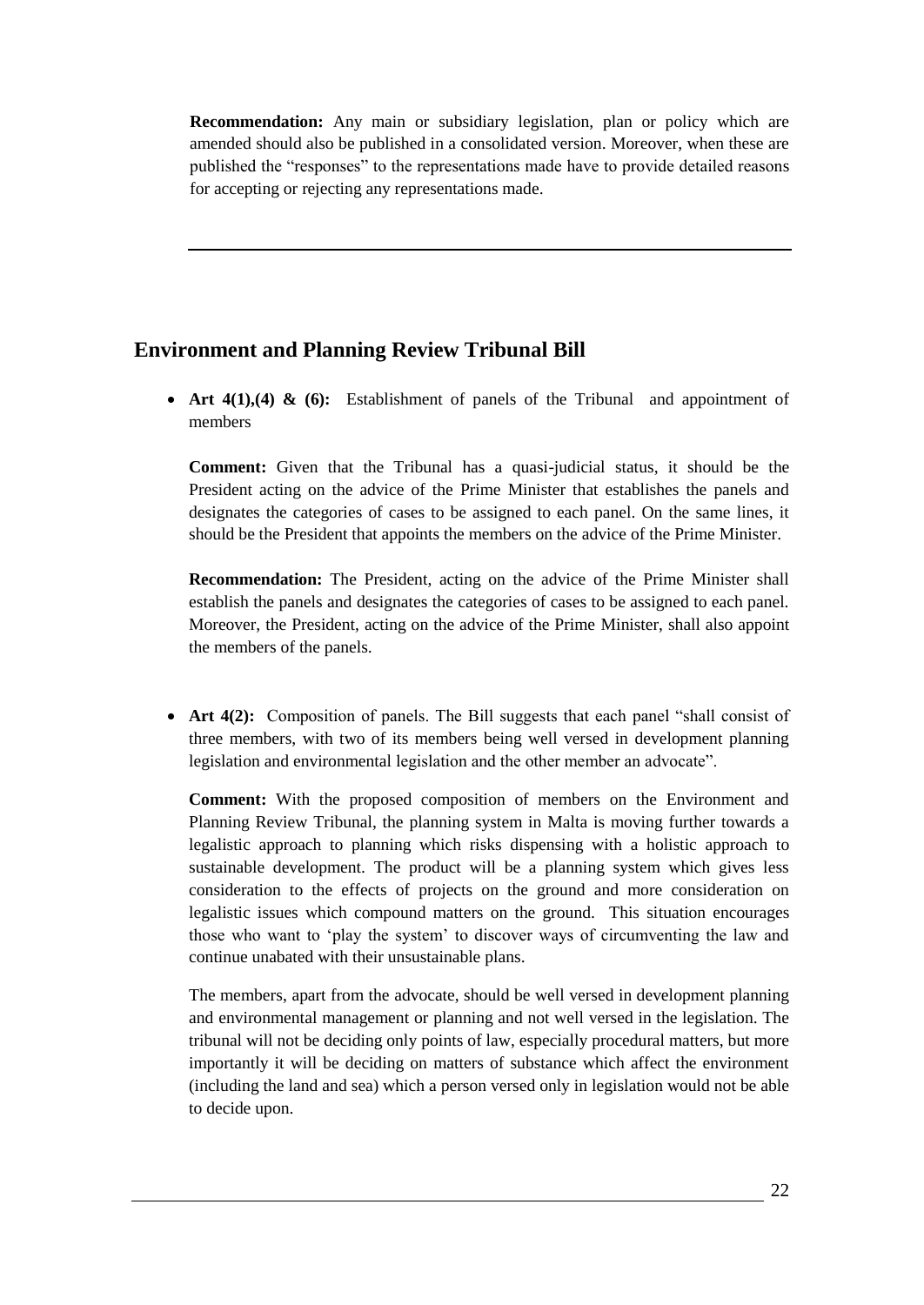**Recommendation:** The Chairman of the Tribunal should be an advocate while the other two members should be persons well versed in development planning and environmental planning or management. Moreover, it makes more sense to have at least one panel to decide appeals lodged under the Development Planning Act and another panel to decide appeals lodged under the Environment Protection Act.

 **Art 5:** Secretariat of the Tribunal. The Bill proposes that the Secretary and the administrative secretariat shall be appointed by the Prime Minister.

**Comment:** It is not clear that there will be a normal recruitment procedure for the Secretary and the persons to work in the administrative secretariat so that their appointment is a permanent one.

**Recommendation:** There should be a normal recruitment procedure for the Secretary and the administrative secretariat so that the staff chosen is competent for the required tasks.

• **Art 6:** Place of sittings of the Tribunal

**Comment:** It is not clear why the Prime Minister has also to be involved in the issue of where the Tribunal should hold its sittings.

**Recommendation:** Clarification is required as to why the Prime Minister should be involved in where the Tribunal should hold its sittings. The Tribunal should decide itself the place where to hold its sittings.

• **Art 7:** Registry of the Tribunal.

**Comment:** Given that the Tribunal has a quasi-judicial status, it should be the President acting on the advice of the Prime Minister that establishes the functions of the Registry of the tribunal. The officers of the Registry should not be appointed by the Prime Minister but follow a normal recruitment procedure as is being proposed by the KA for the Secretary and the persons to work in the administrative secretariat of the Tribunal. In this way the staff would be permanent. The Bill does not spell out whether such appointments will follow a recruitment procedure.

**Recommendation:** The President, acting on the advice of the Prime Minister should establish the functions of the Registry. The officers of the Registry should not be appointed by the Prime Minister but follow a normal recruitment procedure so that staff would be competent and permanent.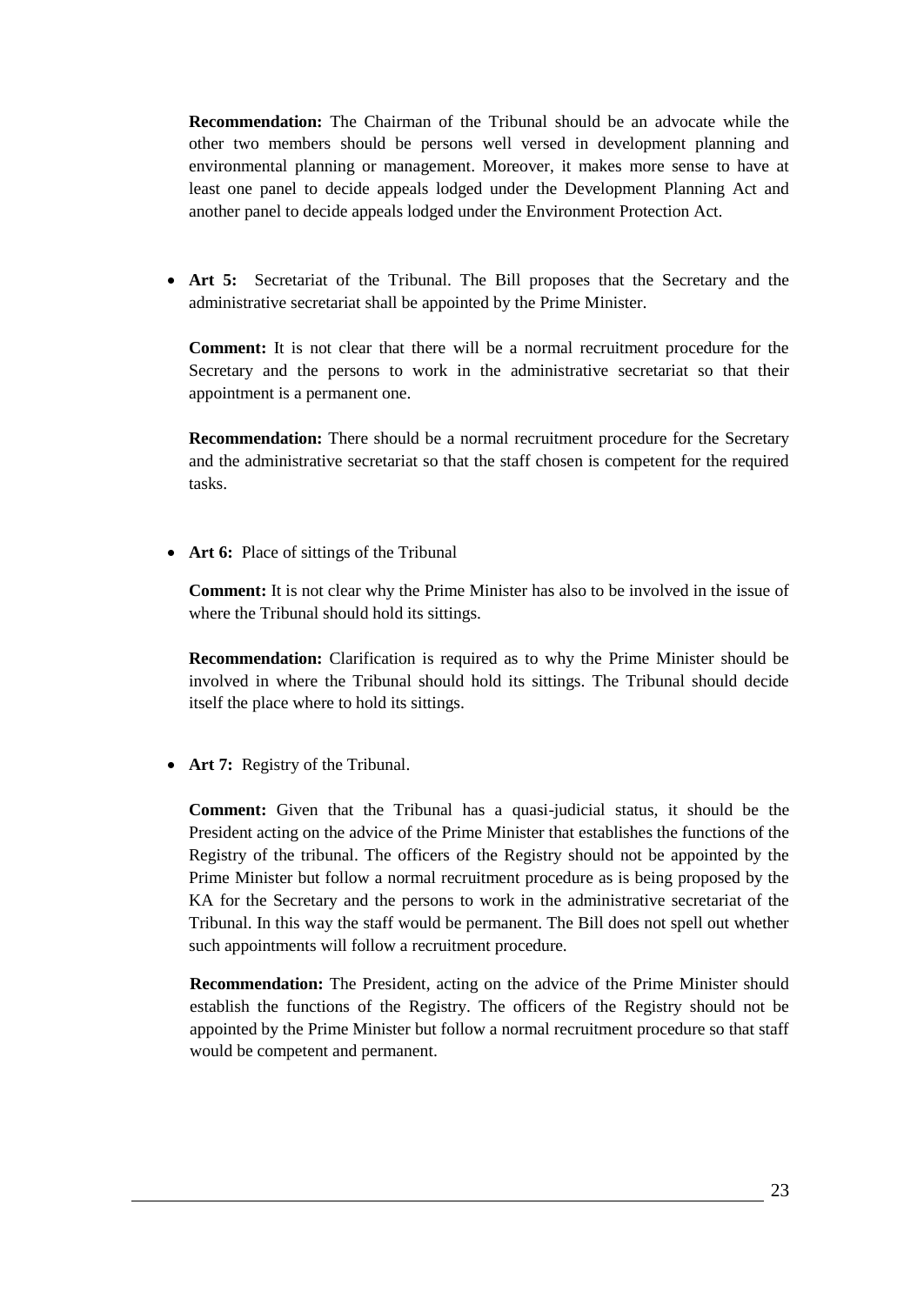• **Art 9(2)(d):** Documents and information relevant to an appeal

**Comment:** The Tribunal should ensure that even the Environment Authority will make available to the parties to the proceedings, the documents and information relevant to the appeal.

**Recommendation:** Insert "and Environment Authority" after "Planning Authority"

• Art  $9(2)(d)$ : Documents and information relevant to an appeal

**Comment:** Given that the Tribunal has a quasi-judicial status, it should be the President acting on the advice of the Prime Minister that makes regulations to implement and to give better effect to the provisions of this Act.

**Recommendation:** The President, acting on the advice of the Prime Minister, should make regulations to implement and give better effect to provisions of this Act.

• **Art 11(1)(a) & (b):** Hearing and determination of appeals.

**Comment:** The Bill does not define key phrases which are included in the list of appeals namely "regularization process" and "screening of a proposed development". Moreover, the KA cannot understand the specific mentioning of "project of common interest (PCI)". A project falling under the latter definition would be a project that would need a development permit application which if granted may cause a third party to lodge an appeal. The specific mentioning of such a project needs clarification.

The KA cannot understand why in the case of a permit which grants a change in zoning from, such as for example, residential to commercial, an appeal cannot be lodged by the residents who are aggrieved by such a decision (Art  $11(1)(e)$ ).

**Recommendation:** Define "regularization process" and "screening of a proposed development". Clarify why "project of common interest (PCI)" is specifically mentioned.

An appeal should be provided to third parties in the case of permits that grant changes in zoning.

• **Art 11(1)(e):** Appeals by the Environment Authority

**Comment:** The proviso to Art  $11(1)(e)$  seems to exclude the possibility that the Environment Authority can appeal against decisions of the Planning Authority since in the proviso the term "authority" has the meaning assigned to it in Art (2) which is the "Planning Authority" and therefore cannot refer to the Environment Authority.

**Recommendation:** Clarify the proviso to ensure that the Environment Authority has the right to appeal any development permissions granted by the Planning Authority.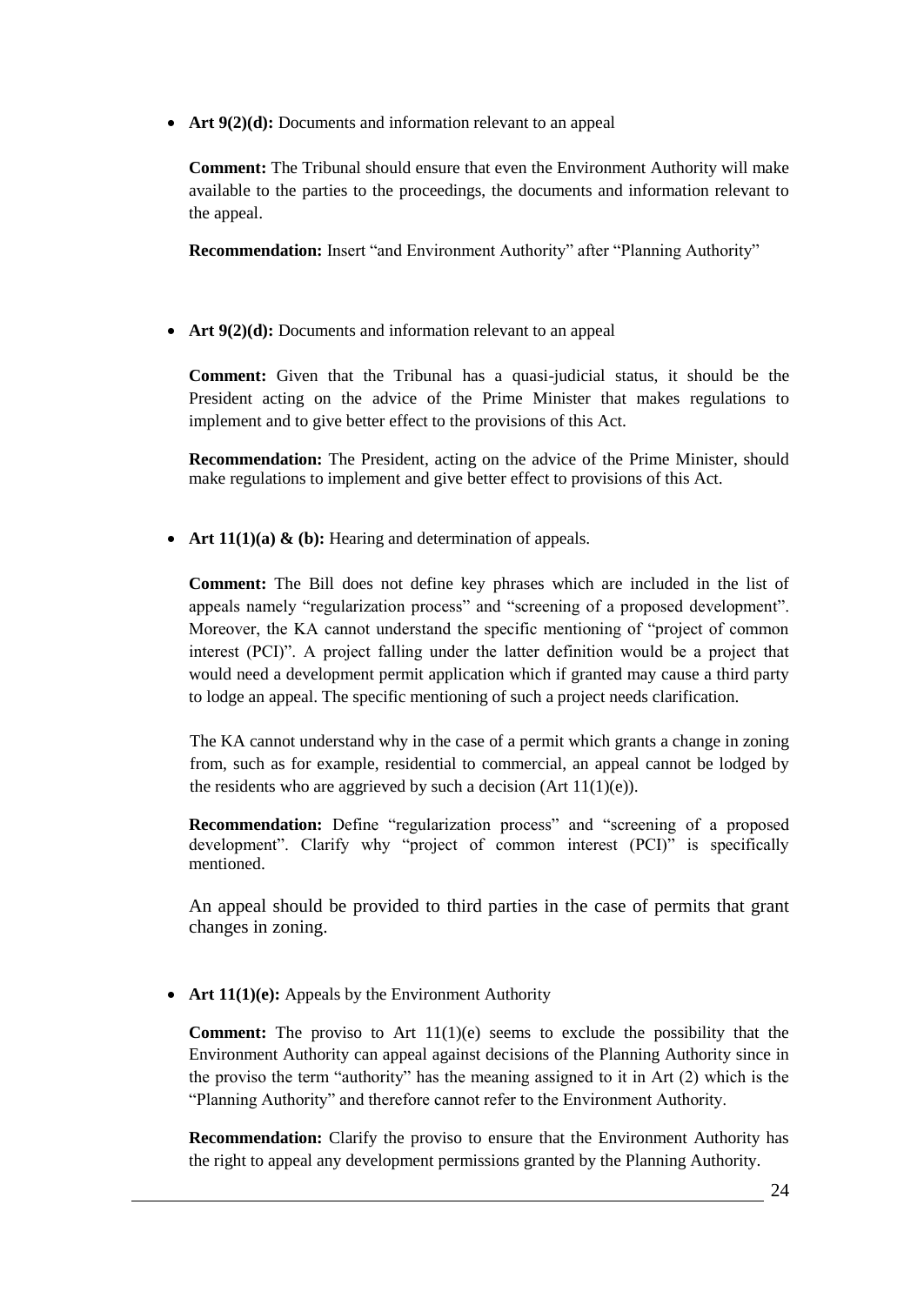• **Art 11(1)(e):** Appeals by an Environment NGO

**Comment:** The granting of a right of appeal to NGOs (even though a written representation was not made in the application process) is restricted to permits that require an Environmental Impact Assessment or an IPPC. Sometimes some permits that are granted and which cause a public uproar due their lack of sensitivity to the environment are permits which would not have required an Environmental Impact Assessment or an IPPC. Moreover, some permits that require a Traffic Impact Assessment may not require an Environmental Impact Assessment but their negative impact on residents would be high.

**Recommendation:** NGOs should be granted the right of appeal (even though a written representation was not made in the application process) in the case where an application required an Environmental Impact Assessment or IPPC permit or Traffic Impact Assessments or is in an outside development zone or affects any scheduled property.

• Art 11(2): Prime Minister to order any other decision of the Planning Authority to be subject to the jurisdiction of the Tribunal

**Comment:** The KA does not understand the purpose of this Article and its specific reference to the Planning Authority without referring to the Environment Authority. Is it meant to deal with administrative issues at the Planning Authority? If yes, the Tribunal should not involve itself in such issues.

**Recommendation:** This role of the Prime Minister in this sub-article needs to be clarified.

 **Art 33(1):** The Tribunal "may not grant a suspension of the execution of a permit in relation to an application for a development which, in the opinion of the Minister responsible for the Planning Authority, is of strategic significance or of national interest, related to any obligation ensuing from a European Union Act, affects national security or affects the interests of the Government and, or other governments". Such cases do not apply in the case of an application which requires an IPPC or Environmental Impact Assessment.

**Comment:** Although the KA understands the need for this sub-article in the case of very special and very limited circumstances, abuse can be made of it. The "interests of Government, and or other governments" can have a very wide meaning. Moreover, an application relating to an obligation ensuing from a European Union Act can also have its meaning stretched.

**Recommendation:** The "interests of Government and, or other governments" and also "obligation ensuing from a European Union Act" should be better defined in order to restrict them.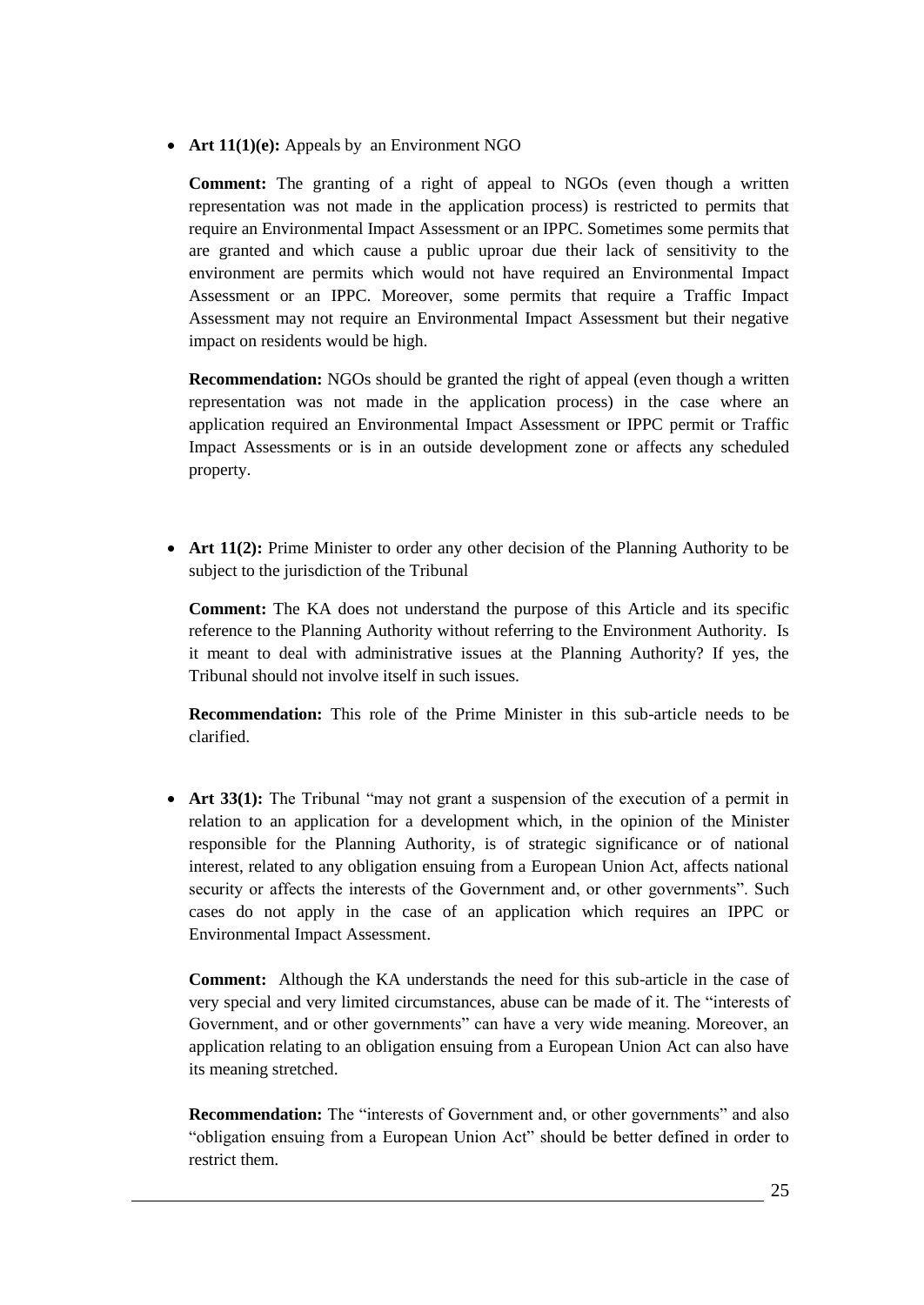Moreover, the cases to which this sub-article should not apply should include applications that will have an impact on scheduled property.

• Art 35(c): Decisions relating to fast-track applications

**Comment:** "Fast-track applications" are not defined in the Act.

**Recommendation:** Define "fast-track" applications

 **Art 37(2):** Appeals from scheduling and conservation orders. The Bill proposes that the Tribunal shall seek the endorsement of the Minister responsible for the Planning Authority when descheduling a property.

**Comment:** The Minister in this case is acting as a final arbiter in descheduling a property. However, the law does not stipulate whether the Minister is obliged to approve or otherwise such scheduling. Moreover, descheduling of property that falls under the remit of the Superintendence of Cultural Heritage would need to be endorsed by the Minister responsible for Cultural Heritage.

**Recommendation:** It should be specified that the decision to deschedule a property cannot be effective unless the Minister approves such descheduling within a period of 3 months. Descheduling of property that falls under the remit of the Superintendence of Cultural Heritage should be endorsed by the Minister responsible for Cultural Heritage and not by the Minister responsible for the Planning Authority. If the Minister does not approve of such descheduling within 3 months, then the Tribunal's decision is effectively annulled.

 **Art 40:** Grounds on which the Tribunal bases its decisions. The Bill states that the Tribunal "shall indicate, with sufficient clarity, the grounds on which it bases its decisions".

**Comment:** Apart from deciding on points of law, the Tribunal cannot base its reasons other than those that the Development Planning Act and the Environment Protection Act provide for the Planning Authority and the Environment Authority to base their decisions on when determining an application.

**Recommendation:** It should be specified that the Tribunal can only base its decisions on points of law and reasons which the Development Planning Act and the Environment Protection Act provide for the Planning Authority and the Environment Authority to base their decisions on when determining an application.

 **Art 49:** Minister responsible for the Environment Authority is required to approve a Tribunal decision to deschedule a property.